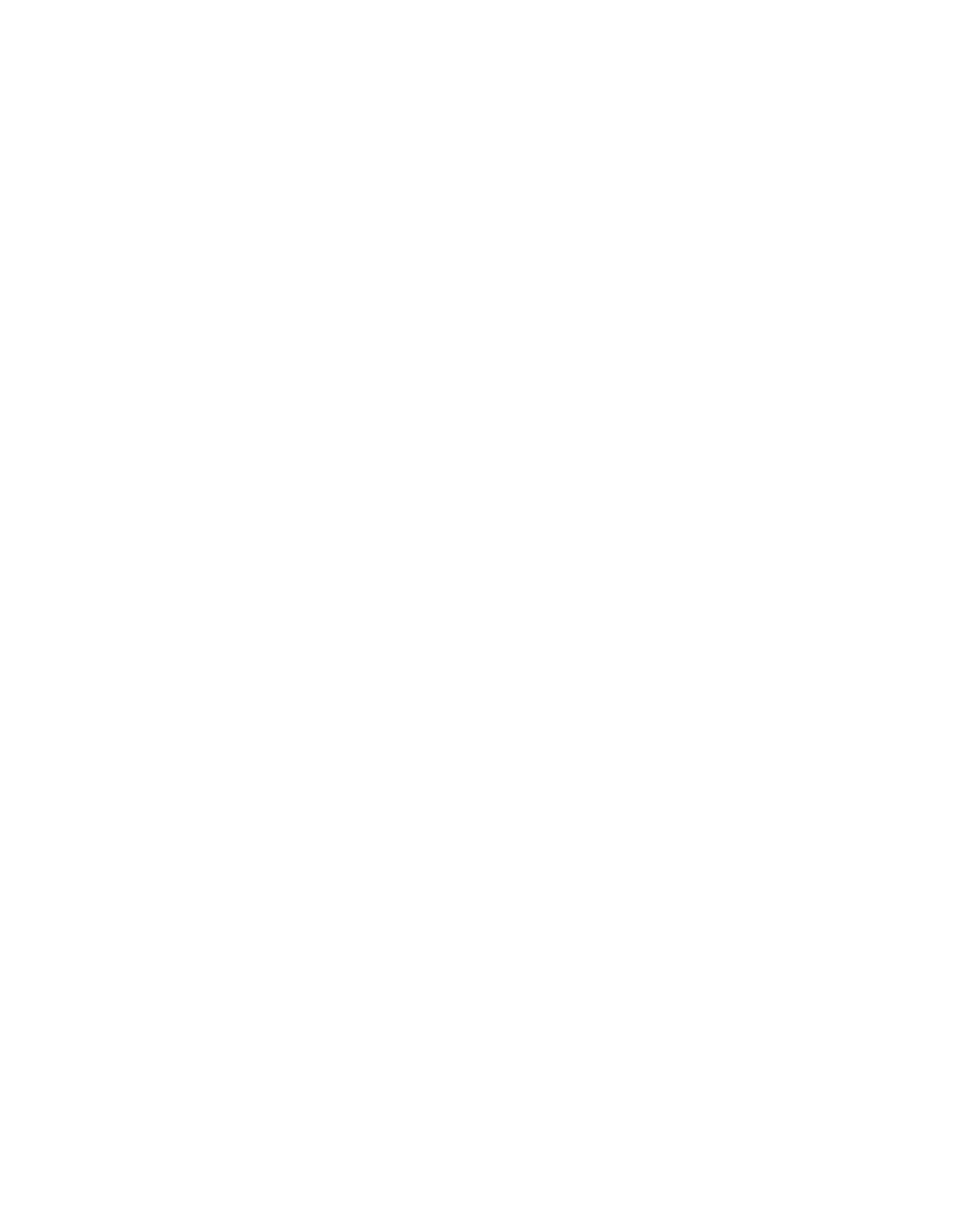## Healthy **Blue** + Medicare<sup>®</sup>



## **Thank you for being a valued member**

**We value your continued trust in us as your healthcare partner. Healthy Blue + Medicare is committed to delivering more affordable healthcare and innovative solutions to our members.**

**This booklet makes it easier to understand next year's coverage. Your Annual Notice of Changes compares your 2021 benefits to your 2022 benefits. Your 2022 plan information will also be available online at https://www.bcbsdirect.com/nc/login on October 15 in preparation for the Annual Election Period that runs from October 15 through December 7, 2021.**

**You don't have to do anything to keep your current coverage. Your policy will auto-renew in December.**

**Your Medicare Advantage plan includes the benefits you need plus the extras you want. Check out your video within the secure online portal to see what your plan offers you.**

**Thanks again for being a valued member. If you have any questions, you can always call us at 1-833-713-1078 (TTY: 711).**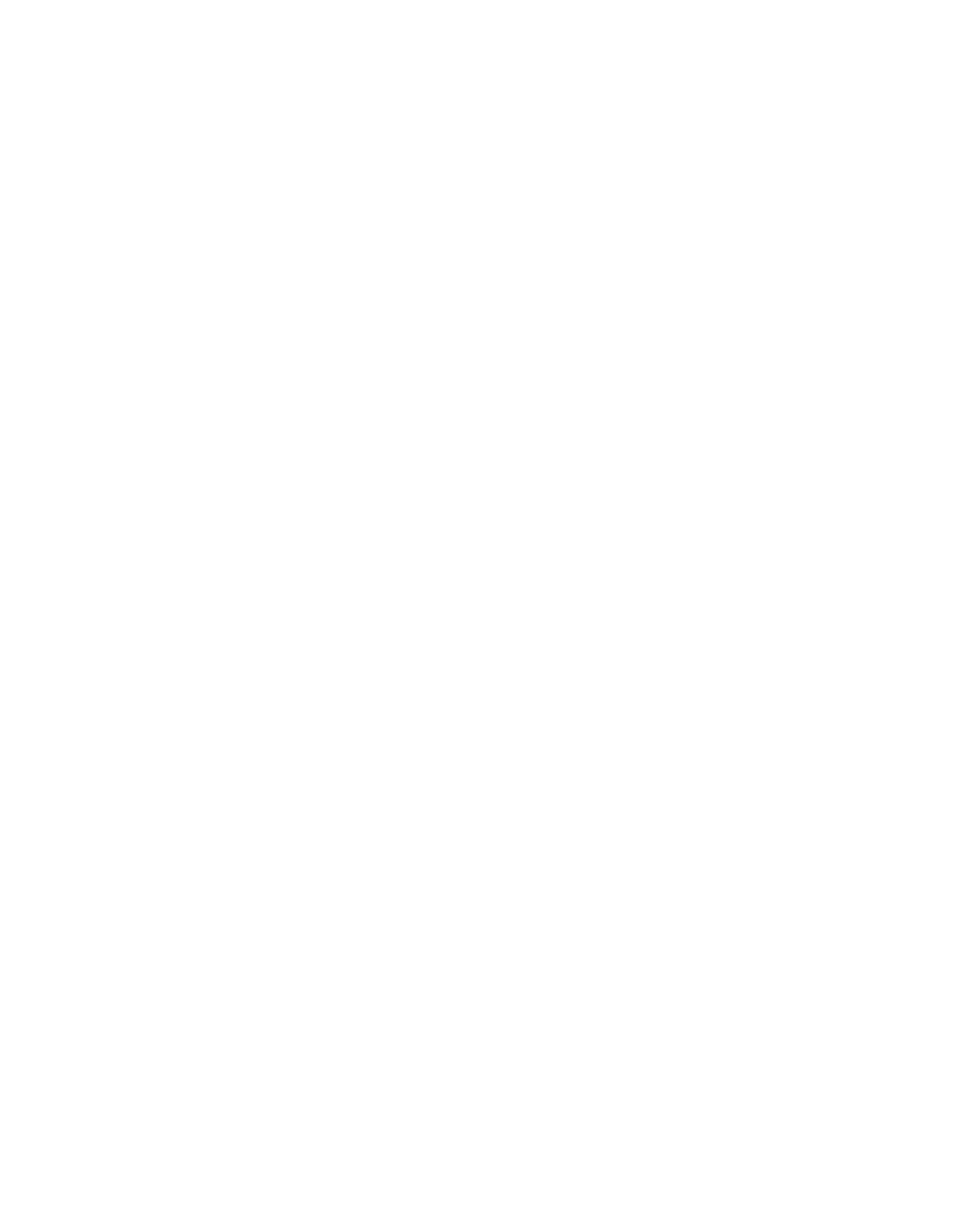## Healthy **Blue** + Medicare<sup>®</sup>



### **Healthy Blue + Medicare (HMO D-SNP)**

### **offered by Healthy Blue + Medicare**

## **Annual Notice of Changes for 2022**

**You are currently enrolled as a member of Healthy Blue + Medicare (HMO D-SNP). Next year, there will be some changes to the plan's costs and benefits.** *This booklet tells about the changes.*

### **What to do now**

### **1. Ask: Which changes apply to you?**

- □ Check the changes to our benefits and costs to see if they affect you.
	- **o It's important to review your coverage now to make sure it will meet your needs next year.**
	- **o Do the changes affect the services you use?**
	- **o Look in Section 1.4 for information about benefit and cost changes for our plan.**
- **Check the changes in the booklet to our prescription drug coverage to see if they affect you.**
	- **o Will your drugs be covered?**
	- **o Are your drugs in a different tier, with different cost sharing?**
	- **o Do any of your drugs have new restrictions, such as needing approval from us before you fill your prescription?**
	- **o Can you keep using the same pharmacies? Are there changes to the cost of using this pharmacy?**
	- **o Review the** *2022 Drug List* **and look in Section 1.5 for information about changes to our drug coverage.**
	- **o Your drug costs may have risen since last year. Talk to your doctor about lower cost alternatives that may be available for you; this may save you in annual out-of-pocket costs throughout the year. To get additional information on drug prices, visit [https://](https://go.medicare.gov/drugprices) [go.medicare.gov/drugprices](https://go.medicare.gov/drugprices) and click the "dashboards" link in the middle of the second Note toward the bottom of the page. These dashboards highlight which manufacturers have been increasing their prices and also show other year-to-year drug price information. Keep in mind that your plan benefits will determine exactly how much your own drug costs may change.**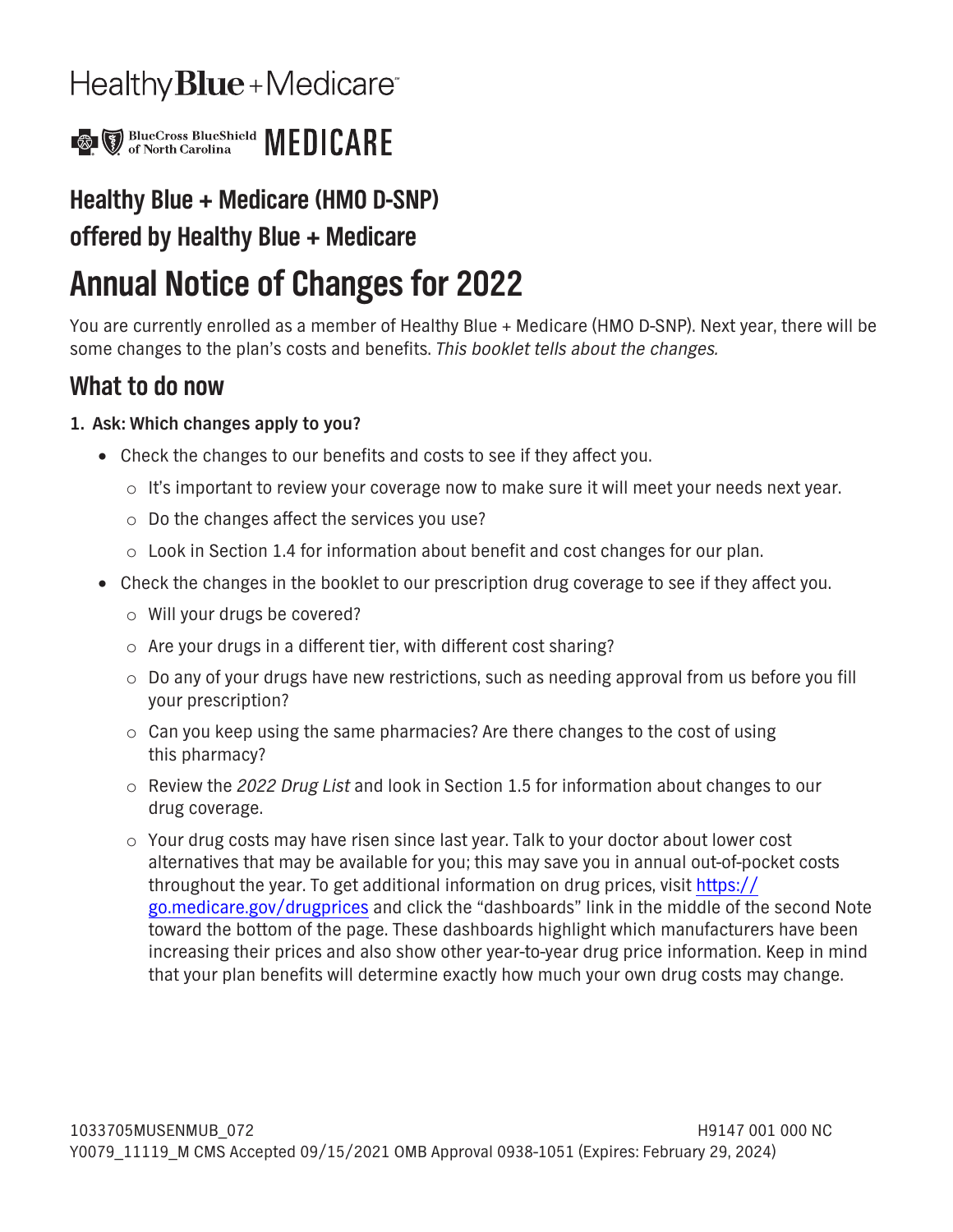- **Check to see if your doctors and other providers will be in our network next year.**
	- **o Are your doctors, including specialists you see regularly, in our network?**
	- **o What about the hospitals or other providers you use?**
	- **o Look in Section 1.2 for information about our** *Provider/Pharmacy Directory***.**
- □ Think about your overall health care costs.
	- **o How much will you spend out of pocket for the services and prescription drugs you use regularly?**
	- **o How much will you spend on your premium and deductibles?**
	- **o How do your total plan costs compare to other Medicare coverage options?**
- **Think about whether you are happy with our plan.**

#### **2. Compare: Learn about other plan choices.**

- **Check coverage and costs of plans in your area.**
	- **o Use the personalized search feature on the Medicare Plan Finder at www.medicare.gov/plancompare website.**
	- **o Review the list in the back of your** *Medicare & You 2022* **handbook.**
	- **o Look in Section 3.2 to learn more about your choices.**
- □ Once you narrow your choice to a preferred plan, confirm your costs and coverage on the **plan's website.**

#### **3. Choose: Decide whether you want to change your plan.**

- **If you don't join another plan by December 7, 2021, you will be enrolled in Healthy Blue + Medicare (HMO D-SNP).**
- **If you want to change to a different plan that may better meet your needs, you can switch plans between October 15 and December 7. Look in Section 3.2, [Page 09](#page-19-0) to learn more about your choices.**

#### **4. Enroll: To change plans, join a plan between October 15 and December 7, 2021.**

- **If you don't join another plan by December 7, 2021, you will be enrolled in Healthy Blue + Medicare (HMO D-SNP).**
- □ If you join another plan between **October 15 and December 7, 2021**, your new coverage will start **January 1, 2022. You will be automatically disenrolled from your current plan.**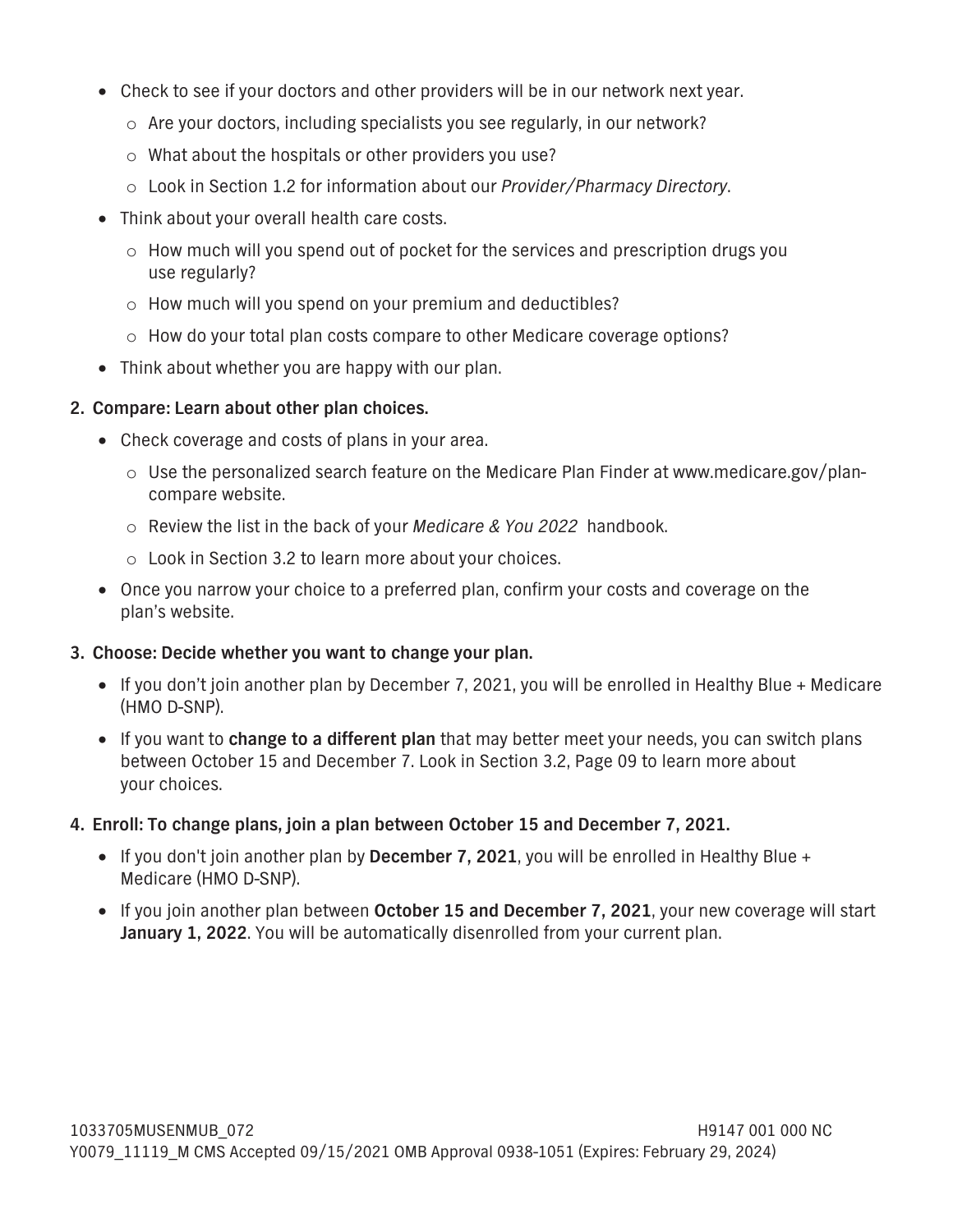#### **Additional resources**

- **Please contact our Customer Service number at 1-833-713-1078 for additional information. (TTY users should call 711.) Hours are from 8 a.m. to 8 p.m., seven days a week (except Thanksgiving and Christmas) from October 1 through March 31, and Monday to Friday (except holidays) from April 1 through September 30.**
- □ This document is available to order in large print, braille and audio. To request this document in **an alternate format, please call Customer Service at the phone number printed on the back of this booklet.**
- **Coverage under this plan qualifies as Qualifying Health Coverage (QHC) and satisfies the Patient Protection and Affordable Care Act's (ACA) individual shared responsibility requirement. Please visit the Internal Revenue Service (IRS) website at <https://www.irs.gov/affordable-care-act/individuals-and-families>for more information.**

#### **About Healthy Blue + Medicare (HMO D-SNP)**

- **Blue Cross and Blue Shield of North Carolina Senior Health DBA Blue Cross and Blue Shield of North Carolina is an HMO D-SNP plan with a Medicare contract and a contract with the North Carolina Medicaid program. Enrollment in Blue Cross and Blue Shield of North Carolina Senior Health depends upon contract renewal. The plan also has a written agreement with the North Carolina Medicaid program to coordinate your Medicaid benefits.**
- **When this booklet says "we," "us," or "our" it means Healthy Blue + Medicare. When it says "plan" or "our plan," it means Healthy Blue + Medicare (HMO D-SNP).**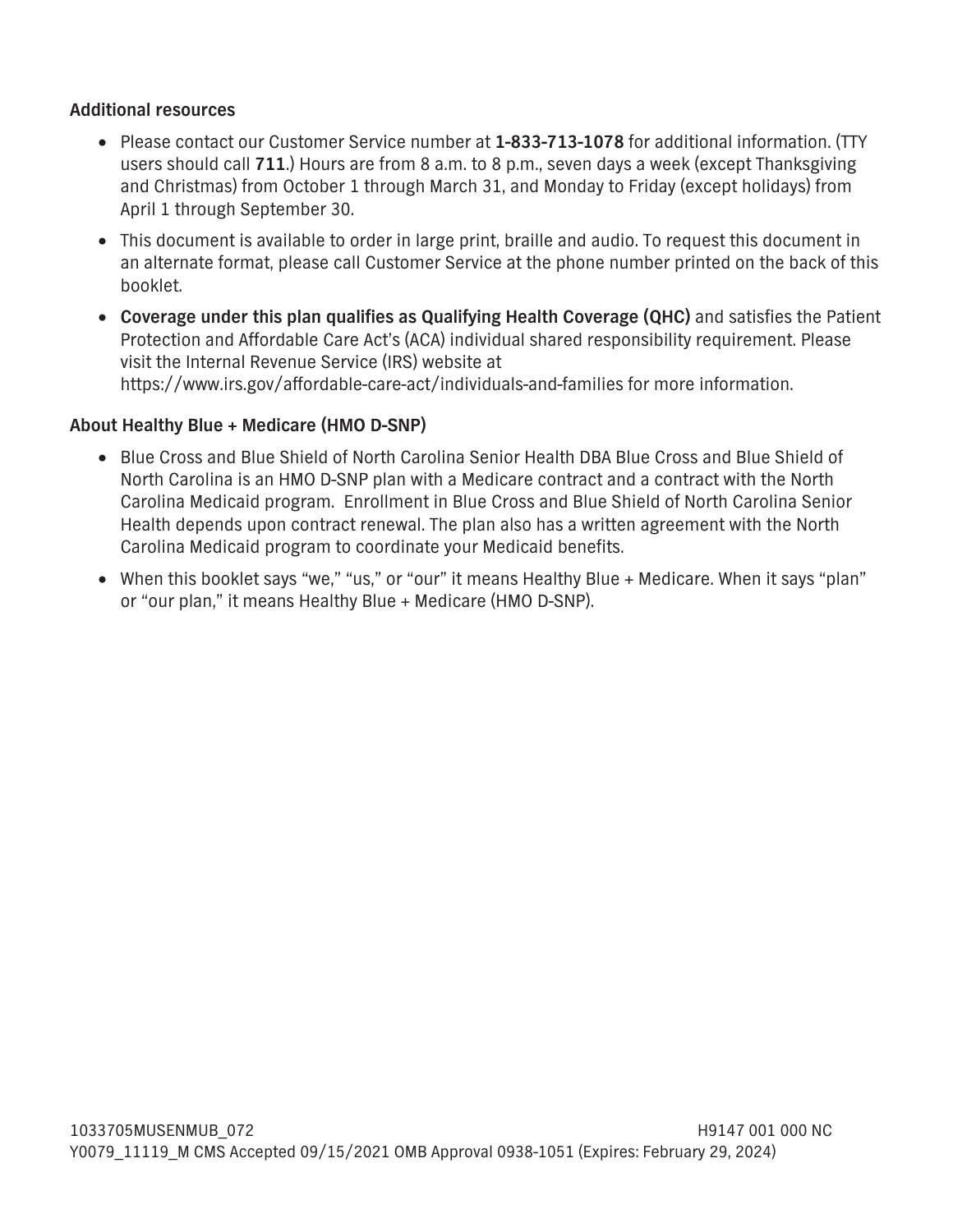## **Summary of important costs for 2022**

**The table below compares the 2021 costs and 2022 costs for Healthy Blue + Medicare (HMO D-SNP) in several important areas. Please note this is only a summary of changes. A copy of the** *Evidence of Coverage* **is located on our website at https://www.bcbsdirect.com/nc/login. You may also call Customer Service to ask us to mail you an** *Evidence of Coverage.*

| Cost                                                                                                                                                                                                                                                                                                                                                         | 2021 (this year)                                                                                    | 2022 (next year)                                                                                    |
|--------------------------------------------------------------------------------------------------------------------------------------------------------------------------------------------------------------------------------------------------------------------------------------------------------------------------------------------------------------|-----------------------------------------------------------------------------------------------------|-----------------------------------------------------------------------------------------------------|
| Monthly plan premium*<br>* Your premium may be<br>higher or lower than this<br>amount.                                                                                                                                                                                                                                                                       | \$0.00                                                                                              | \$0.00                                                                                              |
| Doctor office visits                                                                                                                                                                                                                                                                                                                                         | Primary care visits: \$0.00<br>copay per visit<br>Specialist visits: \$0.00 copay<br>per visit      | Primary care visits: \$0.00<br>copay per visit<br>Specialist visits: \$0.00 copay<br>per visit      |
| Inpatient hospital stays<br>Includes inpatient acute,<br>inpatient rehabilitation,<br>long-term care hospitals and<br>other types of inpatient<br>hospital services. Inpatient<br>hospital care starts the day<br>you are formally admitted to<br>the hospital with a doctor's<br>order. The day before you<br>are discharged is your last<br>inpatient day. | Because you are eligible for<br>Medicare cost-sharing<br>assistance under Medicaid,<br>you pay \$0. | Because you are eligible for<br>Medicare cost-sharing<br>assistance under Medicaid,<br>you pay \$0. |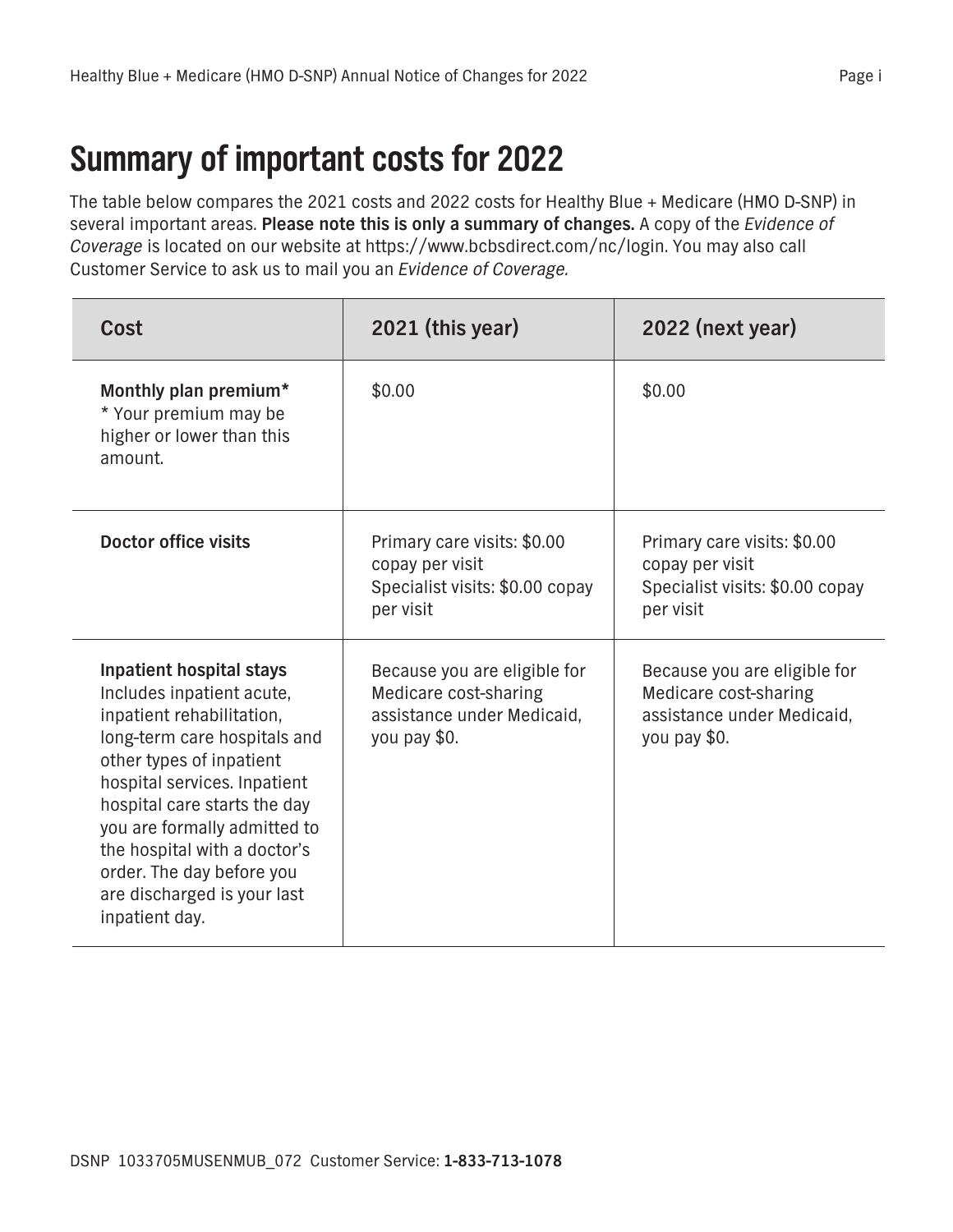| Cost                                                                   | $2021$ (this year)                                                                                                                                                                                      | 2022 (next year)                                                                                                                                                                                        |
|------------------------------------------------------------------------|---------------------------------------------------------------------------------------------------------------------------------------------------------------------------------------------------------|---------------------------------------------------------------------------------------------------------------------------------------------------------------------------------------------------------|
| Part D prescription drug<br>coverage<br>(See Section 1.5 for details.) | Deductible: Because you<br>receive "Extra Help" with<br>your prescription drugs, this<br>payment stage does not<br>apply.<br>Please see Section 5,<br>Programs that help pay for<br>prescription drugs. | Deductible: Because you<br>receive "Extra Help" with<br>your prescription drugs, this<br>payment stage does not<br>apply.<br>Please see Section 5,<br>Programs that help pay for<br>prescription drugs. |
|                                                                        | Copays during the initial<br>coverage stage:                                                                                                                                                            | Copays during the initial<br>coverage stage:                                                                                                                                                            |
|                                                                        | <b>Tier 1: Preferred Generic:</b><br>You pay \$0.00 per<br>prescription.                                                                                                                                | <b>Tier 1: Preferred Generic:</b><br>You pay \$0.00 per<br>prescription.                                                                                                                                |
|                                                                        | <b>Tier 2: Generic:</b><br>You pay \$0.00 - \$3.70 per<br>prescription.**                                                                                                                               | <b>Tier 2: Generic:</b><br>You pay \$0.00 - \$3.95 per<br>prescription.**                                                                                                                               |
|                                                                        | <b>Tier 3: Preferred Brand:</b><br>You pay \$0.00-\$9.20 per<br>prescription.**                                                                                                                         | Tier 3: Preferred Brand: You<br>pay \$0.00 - \$9.85 per<br>prescription.**                                                                                                                              |
|                                                                        | Tier 4: Non-Preferred Drug:<br>You pay \$0.00-\$9.20 per<br>prescription.**                                                                                                                             | Tier 4: Non-Preferred Drug:<br>You pay \$0.00 - \$9.85 per<br>prescription.**                                                                                                                           |
|                                                                        | <b>Tier 5: Specialty Tier:</b><br>You pay \$0.00-\$9.20 per<br>prescription.**                                                                                                                          | <b>Tier 5: Specialty Tier:</b><br>You pay \$0.00 - \$9.85 per<br>prescription.**                                                                                                                        |
|                                                                        | <b>Tier 6: Select Care Drugs:</b><br>You pay \$0.00 per<br>prescription.                                                                                                                                | <b>Tier 6: Select Care Drugs:</b><br>You pay \$0.00 per<br>prescription.                                                                                                                                |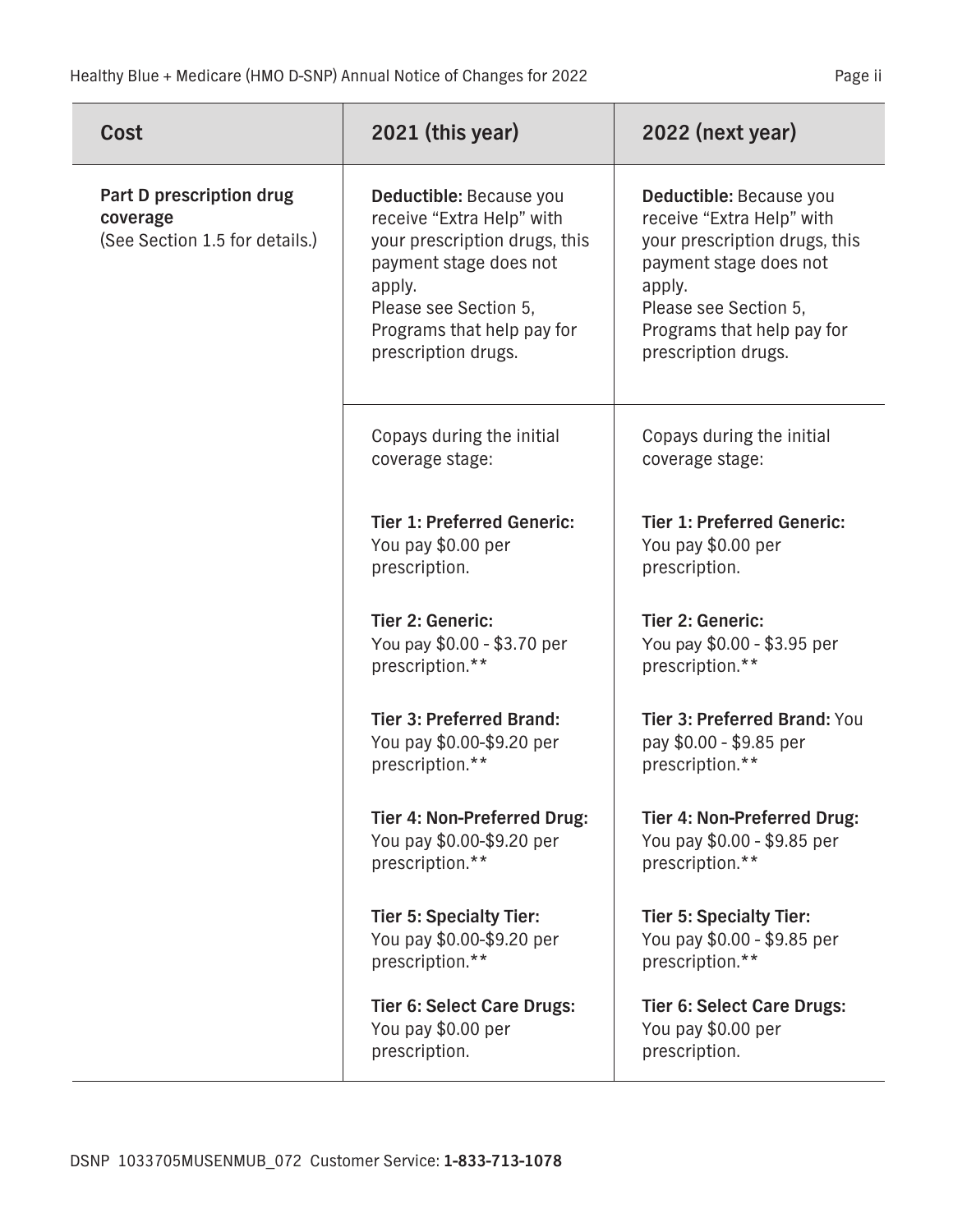| Cost                                                                                                                                                                   | 2021 (this year)                                                                                                                                          | 2022 (next year)                                                                                                                                          |
|------------------------------------------------------------------------------------------------------------------------------------------------------------------------|-----------------------------------------------------------------------------------------------------------------------------------------------------------|-----------------------------------------------------------------------------------------------------------------------------------------------------------|
| Maximum out-of-pocket<br>amount<br>This is the most you will pay<br>out of pocket for your<br>covered Part A and Part B<br>services. (See Section 1.1 for<br>details.) | You are not responsible for<br>paying any out-of-pocket<br>costs toward the maximum<br>out-of-pocket amount for<br>covered Part A and Part B<br>services. | You are not responsible for<br>paying any out-of-pocket<br>costs toward the maximum<br>out-of-pocket amount for<br>covered Part A and Part B<br>services. |

**\*\*The amount you pay is determined by the covered Part D prescription and your low-income subsidy coverage. Please refer to your** *LIS Rider* **for the specific amount you pay.**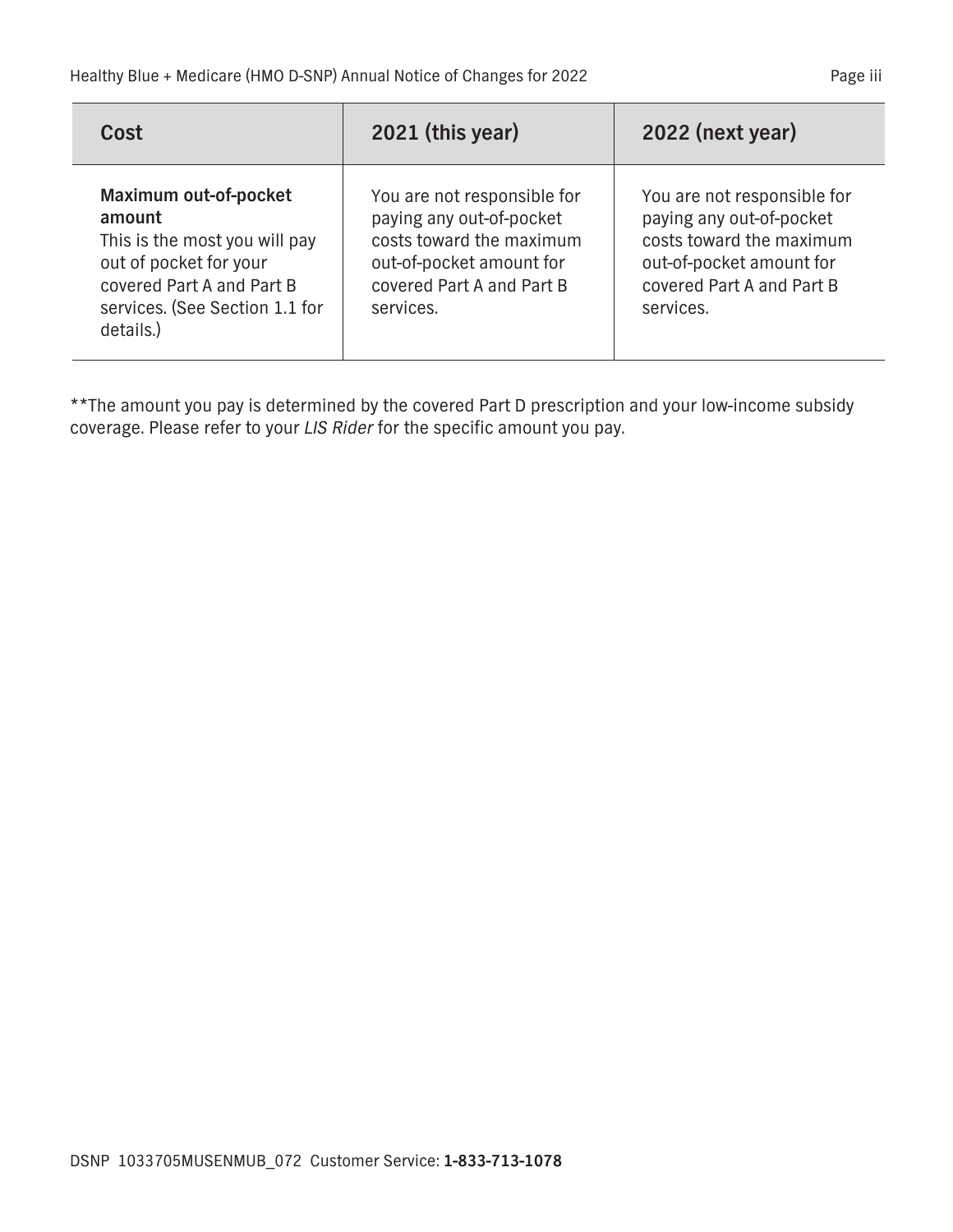## **Annual Notice of Changes for 2022**

## **Table of contents**

| Section 1.1 |  |
|-------------|--|
| Section 1.2 |  |
| Section 1.3 |  |
| Section 1.4 |  |
| Section 1.5 |  |
|             |  |
|             |  |
| Section 3.1 |  |
| Section 3.2 |  |
|             |  |
|             |  |
|             |  |
|             |  |
| Section 7.1 |  |
| Section 7.2 |  |
| Section 7.3 |  |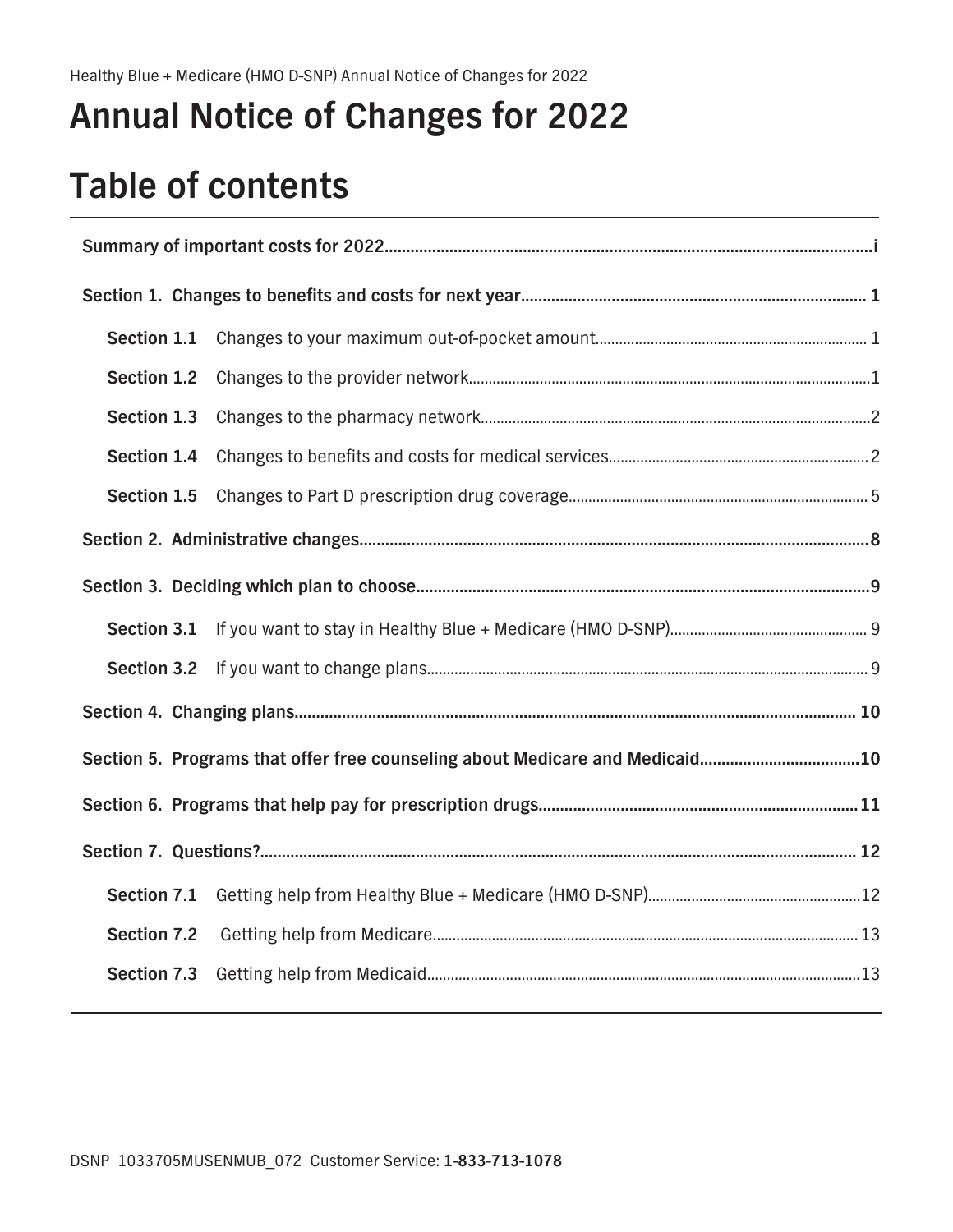## <span id="page-11-0"></span>**Section 1. Changes to benefits and costs for next year**

### **Section 1.1 Changes to your maximum out-of-pocket amount**

**To protect you, Medicare requires all health plans to limit how much you pay "out of pocket" during the year. This limit is called the "maximum out-of-pocket amount." Once you reach this amount, you generally pay nothing for covered Part A and Part B services for the rest of the year.**

| Cost                                                                                                                                                                                                                                                                                                                                                                                                             | 2021 (this year)                                                                                                                                  | 2022 (next year)                                                                                                                                  |
|------------------------------------------------------------------------------------------------------------------------------------------------------------------------------------------------------------------------------------------------------------------------------------------------------------------------------------------------------------------------------------------------------------------|---------------------------------------------------------------------------------------------------------------------------------------------------|---------------------------------------------------------------------------------------------------------------------------------------------------|
| Maximum out-of-pocket amount<br>Because our members also get<br>assistance from Medicaid, very few<br>members ever reach this<br>out-of-pocket maximum.<br>You are not responsible for paying any<br>out-of-pocket costs toward the<br>maximum out-of-pocket amount for<br>covered Part A and Part B services.<br>Your costs for prescription drugs do<br>not count toward your maximum<br>out-of-pocket amount. | \$7,550.00<br>Your coverage under<br>North Carolina<br>Medicaid provides<br>coverage for Medicare<br>cost sharing applied to<br>covered services. | \$7,550.00<br>Your coverage under<br>North Carolina<br>Medicaid provides<br>coverage for Medicare<br>cost sharing applied<br>to covered services. |

### **Section 1.2 Changes to the provider network**

**An updated** *Provider/Pharmacy Directory* **is located on our website at** 

**<https://www.Medicare.BlueCrossNC.com>. You may also call Customer Service for updated provider information or to ask us to mail you a** *Provider/Pharmacy Directory***. Please review the** *2022 Provider/ Pharmacy Directory* **to see if your providers (primary care provider, specialists, hospitals, etc.) are in our network.**

**It is important that you know that we may make changes to the hospitals, doctors, and specialists (providers) that are part of your plan during the year. There are a number of reasons why your provider might leave your plan but if your doctor or specialist does leave your plan, you have certain rights and protections summarized below:**

- □ Even though our network of providers may change during the year, we must furnish you with **uninterrupted access to qualified doctors and specialists.**
- **We will make a good faith effort to provide you with at least 30 days' notice that your provider is leaving our plan so that you have time to select a new provider.**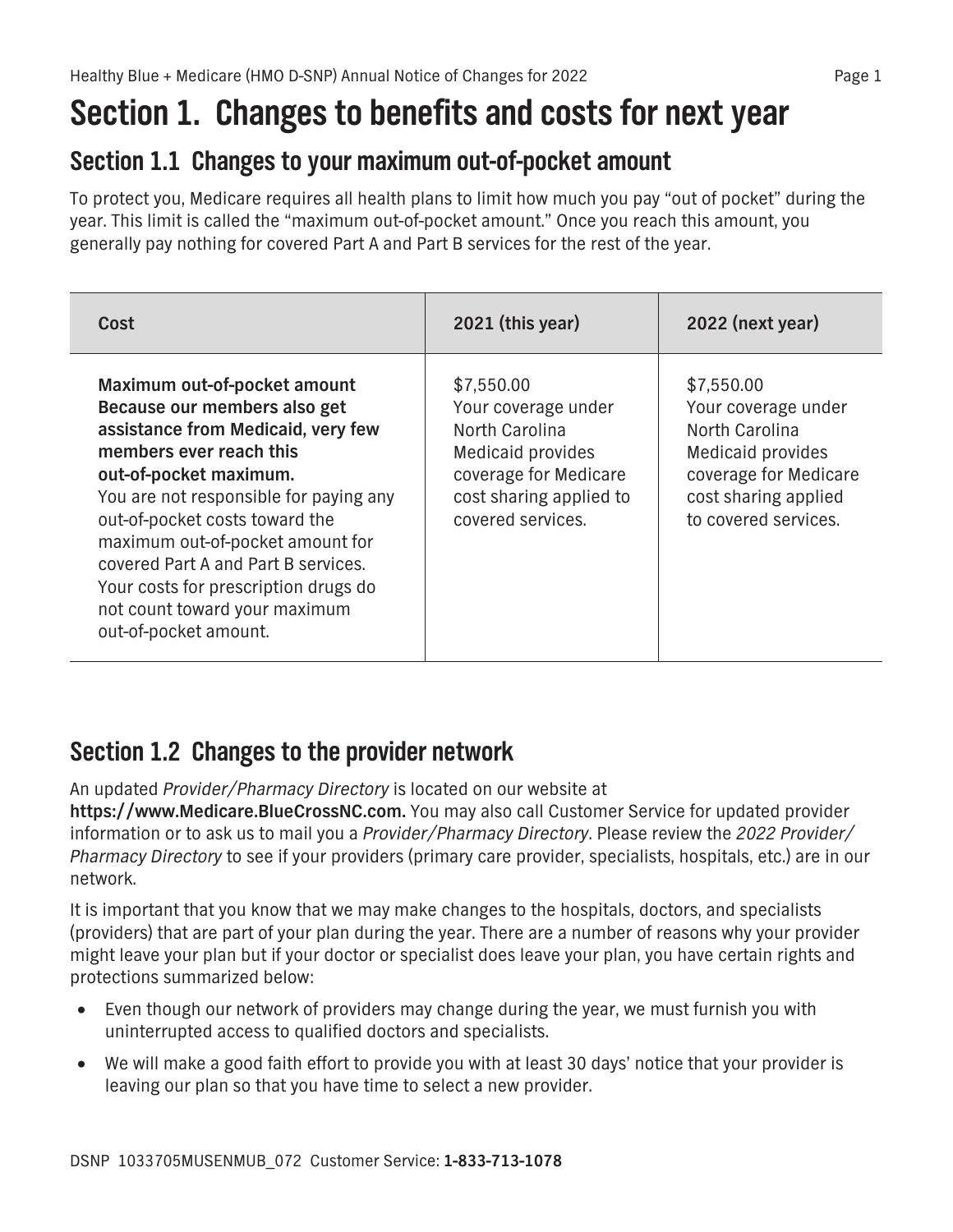- <span id="page-12-0"></span>**• We will assist you in selecting a new qualified provider to continue managing your health care needs.**
- **If you are undergoing medical treatment, you have the right to request, and we will work with you to ensure, that the medically necessary treatment you are receiving is not interrupted.**
- **If you believe we have not furnished you with a qualified provider to replace your previous provider or that your care is not being appropriately managed, you have the right to file an appeal of our decision.**
- **If you find out your doctor or specialist is leaving your plan, please contact us so we can assist you in finding a new provider to manage your care.**

### **Section 1.3 Changes to the pharmacy network**

**Amounts you pay for your prescription drugs may depend on which pharmacy you use. Medicare drug plans have a network of pharmacies. In most cases, your prescriptions are covered** *only* **if they are filled at one of our network pharmacies. Your costs will be the same if you use a pharmacy that offers standard cost sharing or a pharmacy that offers preferred cost sharing.**

**There are changes to our network of pharmacies for next year. An updated** *Provider/Pharmacy Directory*  **is located on our website at<https://www.Medicare.BlueCrossNC.com>. You may also call Customer Service for updated provider information or to ask us to mail you a** *Provider/Pharmacy Directory***. Please review the** *2022 Provider/Pharmacy Directory* **to see which pharmacies are in our network.**

### **Section 1.4 Changes to benefits and costs for medical services**

**Please note that the** *Annual Notice of Changes* **tells you about changes to your Medicare benefits and costs.** 

**We are changing our coverage for certain medical services next year. The information below describes these changes. For details about the coverage and costs for these services, see Chapter 4, Benefits Chart (What is covered and what you pay), in your** *2022 Evidence of Coverage***. A copy of the** *Evidence of Coverage* **is located on our website at https://www.bcbsdirect.com/nc/login. You may also call Customer Service to ask us to mail you an** *Evidence of Coverage.*

### **Opioid treatment program services**

**Members of our plan with opioid use disorder (OUD) can receive coverage of services to treat OUD through an Opioid Treatment Program (OTP) which includes the following services:**

- □ U.S. Food and Drug Administration (FDA)-approved opioid agonist and antagonist medication**assisted treatment (MAT) medications.**
- **Dispensing and administration of MAT medications (if applicable)**
- **Substance use counseling**
- **Individual and group therapy**
- **Toxicology testing**
- **Intake activities**

**DSNP 1033705MUSENMUB\_072 Customer Service: 1-833-713-1078**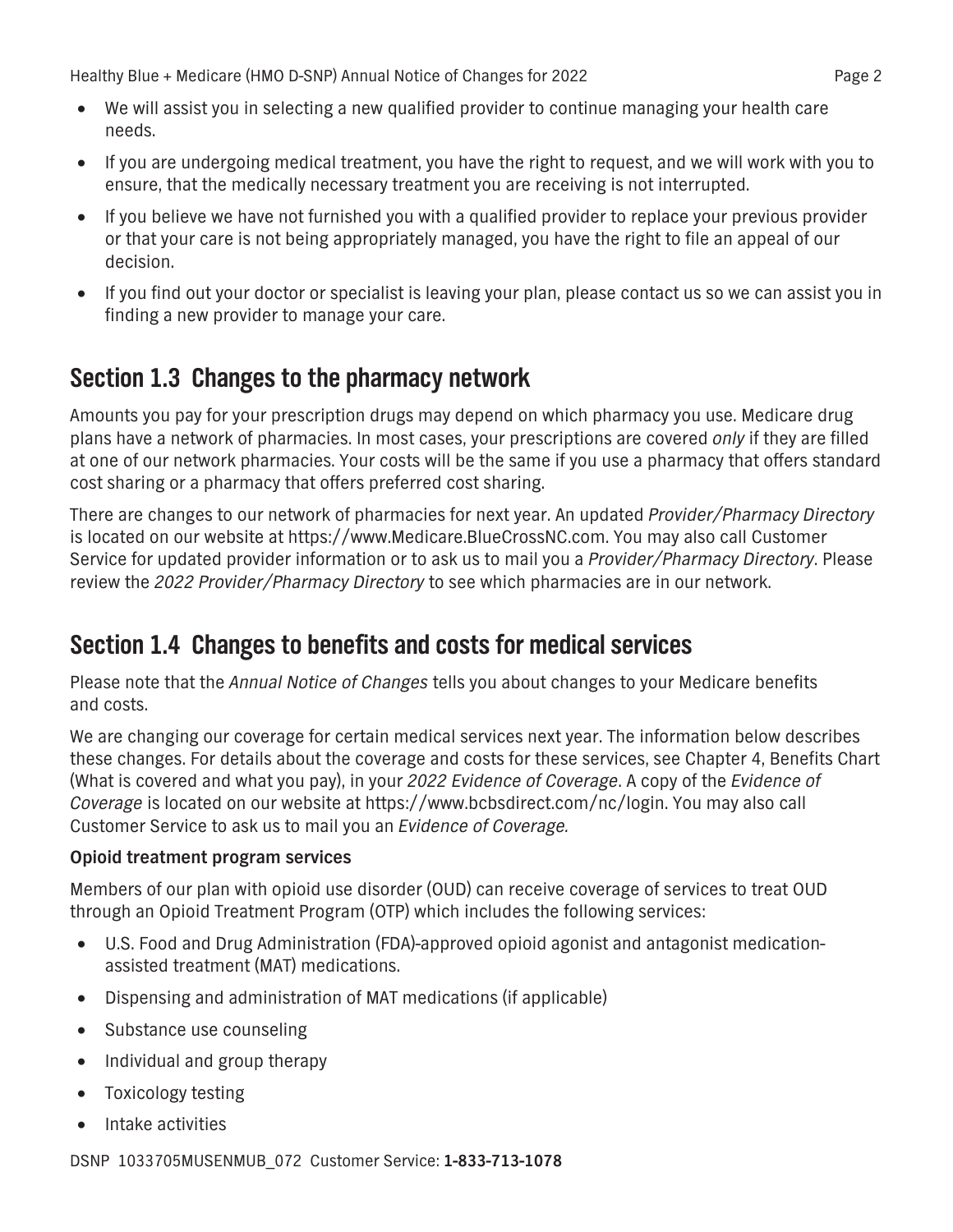#### **• Periodic assessments**

| Cost                                      | 2021 (this year)                                                                                                                                                             | 2022 (next year)                                                                                                                                                                           |
|-------------------------------------------|------------------------------------------------------------------------------------------------------------------------------------------------------------------------------|--------------------------------------------------------------------------------------------------------------------------------------------------------------------------------------------|
| <b>Dental services</b><br>(Supplemental)  | \$0.00 copay for<br>supplemental preventive<br>and comprehensive dental<br>services.                                                                                         | \$0.00 copay for<br>supplemental preventive<br>and comprehensive dental<br>services.                                                                                                       |
|                                           | This plan covers: 2 oral<br>$exam(s)$ , 2 cleaning(s), 1<br>dental X-ray(s), 1 fluoride<br>treatment(s) every year.                                                          | This plan covers: 2 oral<br>$exam(s)$ , 2 cleaning(s), 1<br>dental X-ray(s), 1 fluoride<br>treatment(s) every year.                                                                        |
|                                           | This plan covers up to a<br>\$2,500.00 allowance for<br>covered comprehensive<br>dental services every year.                                                                 | This plan covers up to a<br>\$5,000.00 allowance for<br>covered comprehensive<br>dental services every year.                                                                               |
| <b>Diabetes Training</b>                  | Telehealth services not<br>available for diabetes self-<br>management training.                                                                                              | Telehealth services are<br>available for diabetes self-<br>management training. You<br>must use a network<br>provider that offers these<br>services via telehealth.                        |
| <b>Hearing services</b><br>(Supplemental) | This plan covers 1 routine<br>hearing exam(s) and<br>hearing aid fitting/<br>evaluation(s) every year.<br>\$2,000.00 maximum plan<br>benefit for hearing aids<br>every year. | This plan covers 1 routine<br>hearing exam(s) and<br>hearing aid fitting/<br>evaluation(s) every year.<br>\$3,000.00 maximum plan<br>benefit for hearing aids<br>every year.               |
| <b>Outpatient Mental health</b><br>care   | Telehealth services are not<br>available for group mental<br>and psychiatric health<br>specialty services.                                                                   | Telehealth services are<br>available for group mental<br>and psychiatric health<br>specialty services. You must<br>use a network provider that<br>offers these services via<br>telehealth. |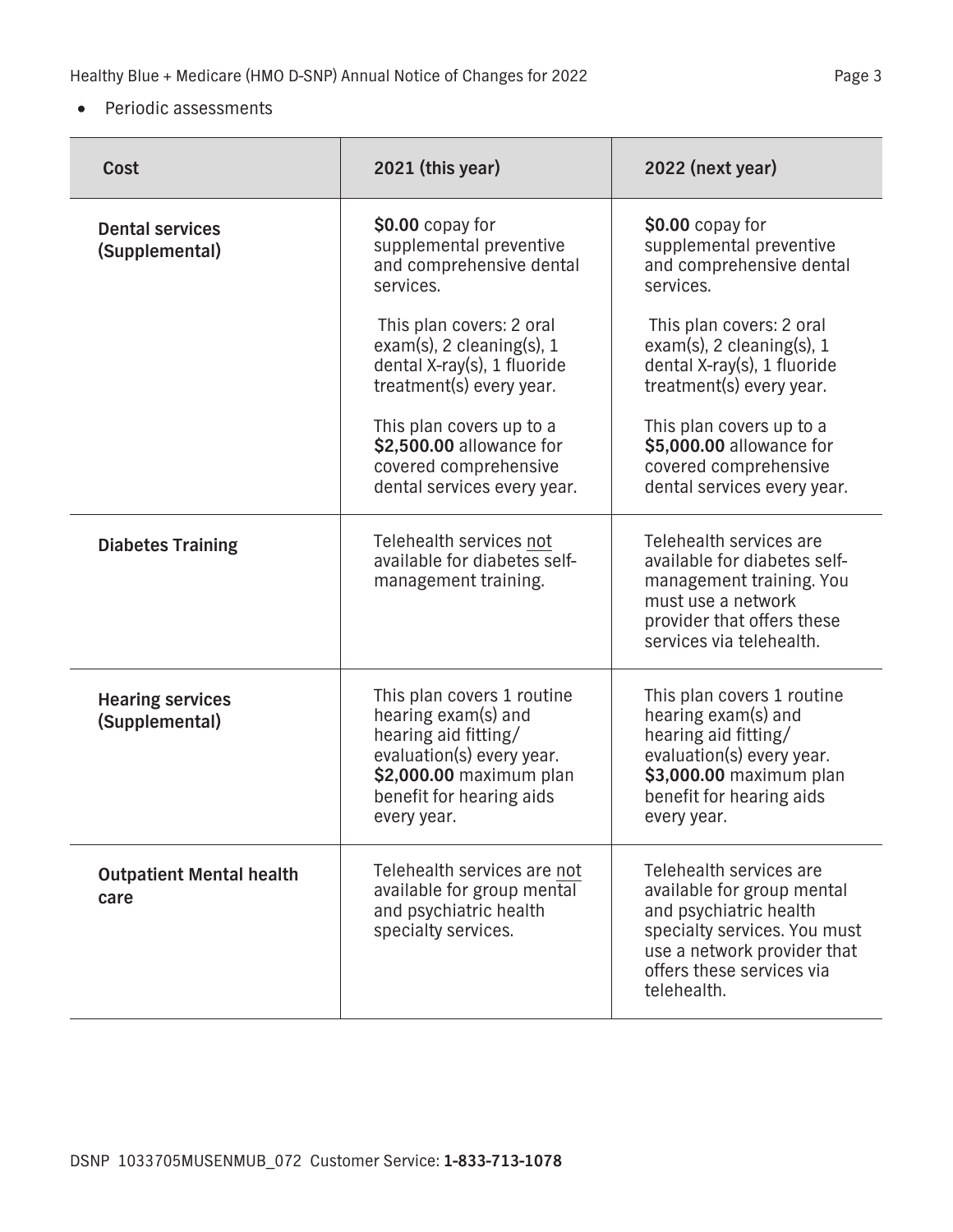| Cost                                             | 2021 (this year)                                                                                                                                                                                                                                                                    | 2022 (next year)                                                                                                                                                                                                                                                                    |
|--------------------------------------------------|-------------------------------------------------------------------------------------------------------------------------------------------------------------------------------------------------------------------------------------------------------------------------------------|-------------------------------------------------------------------------------------------------------------------------------------------------------------------------------------------------------------------------------------------------------------------------------------|
| <b>Outpatient Substance</b><br>Abuse             | Telehealth services are not<br>available for individual and<br>group outpatient substance<br>abuse services.                                                                                                                                                                        | Telehealth services are<br>available for individual and<br>group outpatient substance<br>abuse services. You must<br>use a network provider that<br>offers these services via<br>telehealth.                                                                                        |
| <b>Over the Counter</b><br>supplemental coverage | This plan covers certain<br>approved, non-prescription,<br>over-the-counter drugs and<br>health-related items, up to<br>\$300 every quarter. Unused<br>OTC amounts do not roll<br>over to the next quarter.<br>Unused OTC amounts do<br>not roll over to the next<br>calendar year. | This plan covers certain<br>approved, non-prescription,<br>over-the-counter drugs and<br>health-related items, up to<br>\$310 every quarter. Unused<br>OTC amounts do not roll<br>over to the next quarter.<br>Unused OTC amounts do<br>not roll over to the next<br>calendar year. |
| <b>Physician Specialist</b>                      | Telehealth services are not<br>available for physician<br>specialist services.                                                                                                                                                                                                      | Telehealth services are<br>available for physician<br>specialist services. You<br>must use a network<br>provider that offers these<br>services via telehealth.                                                                                                                      |
| <b>Kidney Disease Education</b>                  | Telehealth services are not<br>available for kidney disease<br>education.                                                                                                                                                                                                           | Telehealth services are<br>available for kidney disease<br>education. You must use a<br>network provider that offers<br>these services via<br>telehealth.                                                                                                                           |
| <b>Routine Eyewear</b>                           | This plan covers up to<br>\$250.00 for eyeglasses or<br>contact lenses every year.                                                                                                                                                                                                  | This plan covers up to<br>\$300.00 for prescription<br>eyeglasses, contact lenses,<br>frames, lenses and/or<br>upgrades every year.                                                                                                                                                 |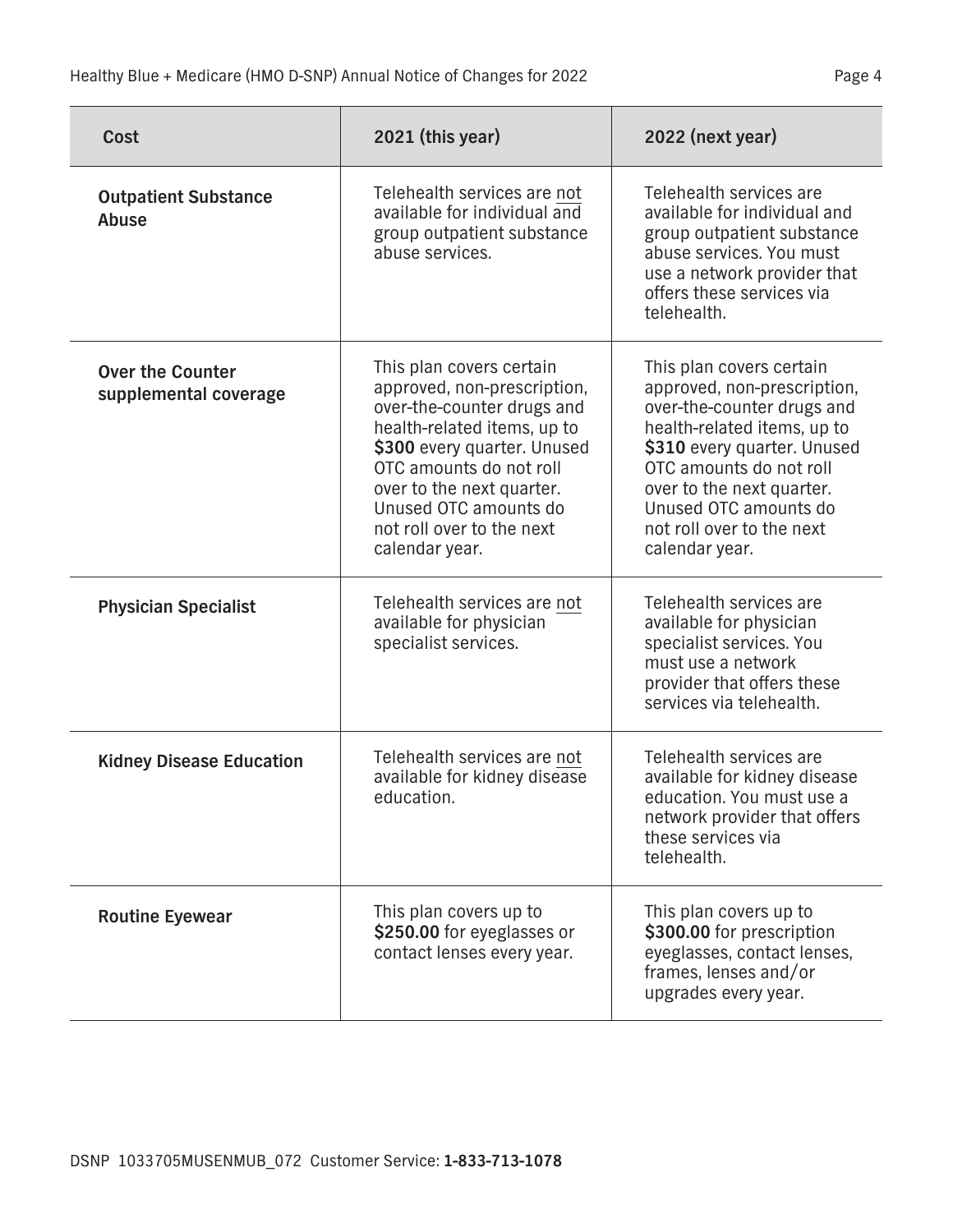<span id="page-15-0"></span>

| Cost                             | 2021 (this year)                                                                                                                                                        | 2022 (next year)                                                                                                                                                                                                                                                                                              |
|----------------------------------|-------------------------------------------------------------------------------------------------------------------------------------------------------------------------|---------------------------------------------------------------------------------------------------------------------------------------------------------------------------------------------------------------------------------------------------------------------------------------------------------------|
| <b>Opioid Treatment Services</b> | Telehealth services not<br>available for opioid<br>treatment services.                                                                                                  | Telehealth services are<br>available for opioid<br>treatment services. You<br>must use a network<br>provider that offers these<br>services via telehealth.                                                                                                                                                    |
| <b>Health and wellness</b>       | Silver&Fit: \$0.00 copay<br>Home Fitness Kits: You are<br>eligible to receive two (2)<br>home fitness kits per<br>benefit year from a variety<br>of fitness categories. | Silver&Fit: \$0.00 copay<br>Home Fitness Kits: You are<br>eligible to receive one $(1)$<br>home fitness kit per benefit<br>year from a variety of<br>fitness categories.                                                                                                                                      |
| <b>Healthy Groceries</b>         | This plan does not offer this<br>benefit.                                                                                                                               | \$0.00 copay<br>Eligible members will<br>receive a \$70 allowance per<br>month to buy a wide range<br>of approved healthy food<br>and produce.<br>Required to meet the<br><b>Special Supplemental</b><br>Benefit for the Chronically<br>III criteria outlined in<br>Chapter 4 of the Evidence<br>of Coverage. |

### **Section 1.5 Changes to Part D prescription drug coverage**

### **Changes to our** *Drug List*

**Our list of covered drugs is called a** *Formulary,* **or "***Drug List.***" A copy of our** *Drug List* **is provided electronically.** 

**We made changes to our Drug List, including changes to the drugs we cover and changes to the restrictions that apply to our coverage for certain drugs. Review the** *Drug List* **to make sure your drugs will be covered next year and to see if there will be any restrictions.**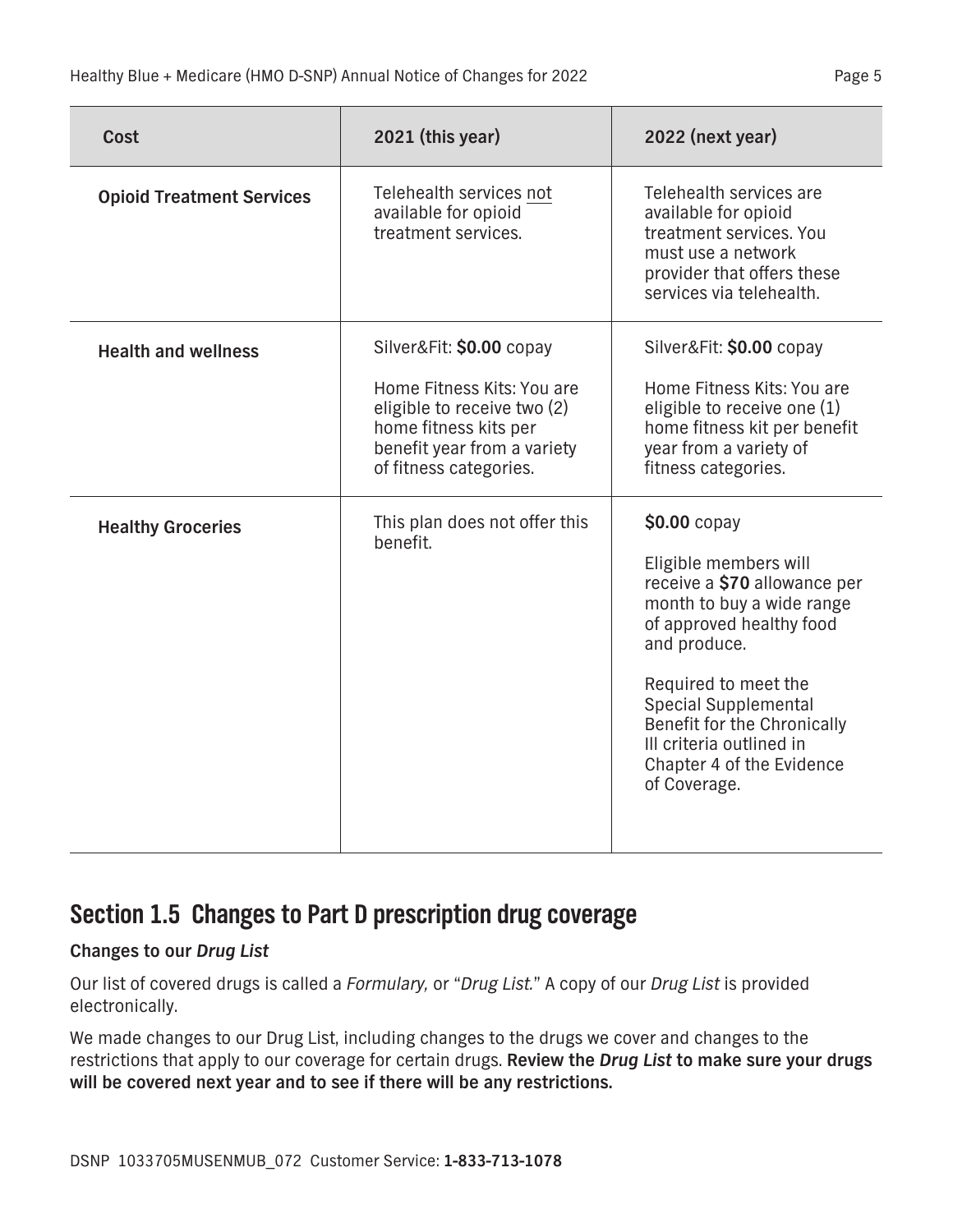**If you are affected by a change in drug coverage, you can:**

- **Work with your doctor (or other prescriber) to ask the plan to make an exception to cover the drug. We encourage current members to ask for an exception before next year.**
	- **o To learn what you must do to ask for an exception, see Chapter 9 of your** *Evidence of Coverage* **"What to do if you have a problem or complaint (coverage decisions, appeals, complaints)," or call Customer Service.**
- **Work with your doctor (or prescriber) to find a different drug that we cover. You can call Customer Service to ask for a list of covered drugs that treat the same medical condition.**

**In some situations, we are required to cover a temporary supply of a nonformulary drug in the first 90 days of the plan year or the first 90 days of membership to avoid a gap in therapy. (To learn more about**  when you can get a temporary supply and how to ask for one, see Chapter 5, Section 5.2 of the *Evidence of Coverage.***) During the time when you are getting a temporary supply of a drug, you should talk with your doctor to decide what to do when your temporary supply runs out. You can either switch to a different drug covered by the plan or ask the plan to make an exception for you and cover your current drug.**

**Most of the changes in the** *Drug List* **are new for the beginning of each year. However, during the year, we might make other changes that are allowed by Medicare rules.**

**When we make these changes to the** *Drug List* **during the year, you can still work with your doctor (or other prescriber) to ask us to make an exception to cover the drug. We will also continue to update our online** *Drug List* **as scheduled and provide other required information to reflect drug changes. (To learn more about changes we may make to the** *Drug List***, see Chapter 5, Section 6 of the** *Evidence of Coverage***.)**

#### **Changes to prescription drug costs**

*Note:* **If you are in a program that helps pay for your drugs ("Extra Help"), the information about costs for Part D prescription drugs may not apply to you. We sent you a separate insert, called the** *"Evidence of Coverage Rider for People Who Get Extra Help Paying for Prescription Drugs"* **(also called the** *"Low-Income Subsidy Rider"* **or the** *"LIS Rider"***), which tells you about your drug costs. If you receive "Extra Help" and haven't received this insert by September 30, 2021, please call Customer Service and ask for the** *"LIS Rider."*

**There are four "drug payment stages." How much you pay for a Part D drug depends on which drug payment stage you are in. (You can look in Chapter 6, Section 2 of your** *Evidence of Coverage* **for more information about the stages.)**

**The information below shows the changes for next year to the first two stages – the yearly deductible stage and the initial coverage stage. (Most members do not reach the other two stages – the coverage gap stage or the catastrophic coverage stage. To get information about your costs in these stages, look in your** *Summary of Benefits* **or at Chapter 6, Section 6 and Section 7 in the** *Evidence of Coverage***.)**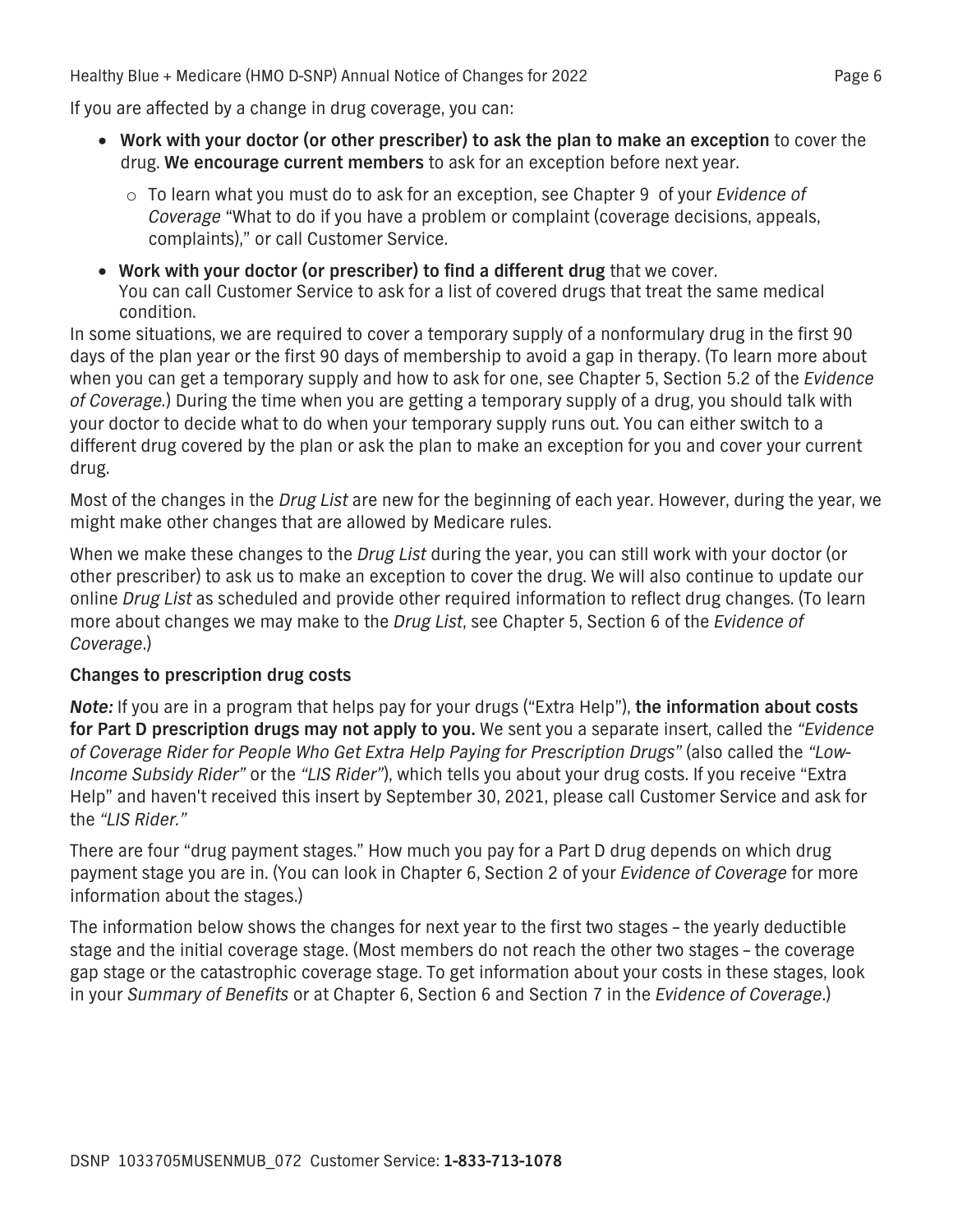#### **Changes to the deductible stage**

| <b>Stage</b>                        | 2021 (this year)                                                                                                                                                                         | 2022 (next year)                                                                                                                                                                         |
|-------------------------------------|------------------------------------------------------------------------------------------------------------------------------------------------------------------------------------------|------------------------------------------------------------------------------------------------------------------------------------------------------------------------------------------|
| Stage 1: Yearly deductible<br>stage | Because you receive "Extra<br>Help" with your<br>prescription drugs, this<br>payment stage does not<br>apply. Please see Section<br>5, Programs that help pay<br>for prescription drugs. | Because you receive<br>"Extra Help" with your<br>prescription drugs, this<br>payment stage does not<br>apply. Please see Section<br>5, Programs that help pay<br>for prescription drugs. |

### **Changes to your cost sharing in the initial coverage stage**

**To learn how copayments and coinsurance work, look at Chapter 6, Section 1.2, Types of out-of-pocket costs you may pay for covered drugs in your** *Evidence of Coverage***.**

| <b>Stage</b>                                                                                                    | 2021 (this year)                                                                    | 2022 (next year)                                                                  |
|-----------------------------------------------------------------------------------------------------------------|-------------------------------------------------------------------------------------|-----------------------------------------------------------------------------------|
| Stage 2: Initial coverage<br>stage<br>During this stage, the                                                    | Your cost for a one-month<br>supply at a network<br>pharmacy*:                      | Your cost for a one-month<br>supply at a network<br>pharmacy*:                    |
| plan pays its share of the<br>cost of your drugs and<br>you pay your share of<br>the cost.                      | <b>Tier 1: Preferred Generic</b><br>You pay \$0.00 per<br>prescription.             | <b>Tier 1: Preferred Generic</b><br>You pay \$0.00 per<br>prescription.           |
| The costs in this row are<br>for a one-month (30-day)<br>supply when you fill your<br>prescription at a network | <b>Tier 2: Generic</b><br>You pay \$0.00 - \$3.70 per<br>prescription.**            | <b>Tier 2: Generic</b><br>You pay \$0.00 - \$3.95 per<br>prescription.**          |
| pharmacy. For<br>information about the<br>costs for a long-term                                                 | <b>Tier 3: Preferred Brand</b><br>You pay \$0.00 - \$9.20 per<br>prescription.**    | <b>Tier 3: Preferred Brand</b><br>You pay \$0.00-\$9.85 per<br>prescription.**    |
| supply, or for mail-order<br>prescriptions, look in<br>Chapter 6, Section 5 of<br>your Evidence of              | <b>Tier 4: Non-Preferred Drug</b><br>You pay \$0.00 - \$9.20 per<br>prescription.** | <b>Tier 4: Non-Preferred Drug</b><br>You pay \$0.00-\$9.85 per<br>prescription.** |
| Coverage. We changed<br>the tier for some of the                                                                | <b>Tier 5: Specialty Tier</b><br>You pay \$0.00 - \$9.20 per<br>prescription.**     | <b>Tier 5: Specialty Tier</b><br>You pay \$0.00-\$9.85 per<br>prescription.**     |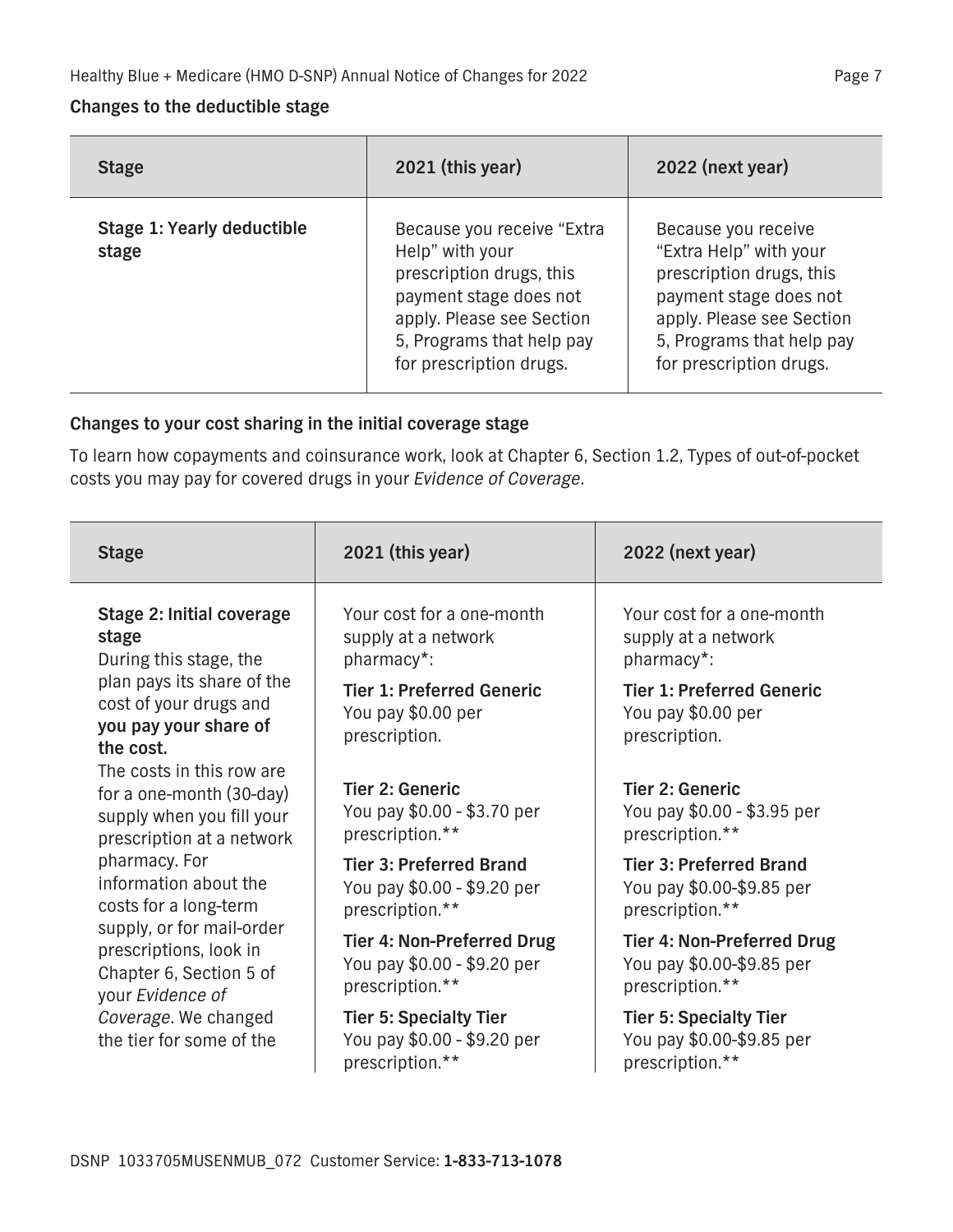<span id="page-18-0"></span>

| <b>Stage</b>                                                                                                       | 2021 (this year)                                                                                                    | 2022 (next year)                                                                                                    |
|--------------------------------------------------------------------------------------------------------------------|---------------------------------------------------------------------------------------------------------------------|---------------------------------------------------------------------------------------------------------------------|
| drugs on your Drug List.<br>To see if your drugs will<br>be in a different tier, look<br>them up on the Drug List. | <b>Tier 6: Select Care Drugs</b><br>You pay \$0.00 per<br>prescription.                                             | <b>Tier 6: Select Care Drugs</b><br>You pay \$0.00 per<br>prescription.                                             |
|                                                                                                                    | Once your total drug costs<br>have reached \$4,130, you will<br>move to the next stage (the<br>coverage gap stage). | Once your total drug costs<br>have reached \$4,430, you will<br>move to the next stage (the<br>coverage gap stage). |

**\*Your costs will be the same if you use a pharmacy that offers standard cost sharing or a pharmacy that offers preferred cost sharing.**

**\*\*The amount you pay is determined by the covered Part D prescription and your low-income subsidy coverage. Please refer to your LIS Rider for the specific amount you pay.**

### **Changes to the coverage gap and catastrophic coverage stages**

**The coverage gap stage and the catastrophic coverage stage are two other drug coverage stages for people with high drug costs. Most members do not reach either stage. For information about your costs in these stages, look at your** *Summary of Benefits* **or at Chapter 6, Section 6 and Section 7, in your**  *Evidence of Coverage.*

## **Section 2. Administrative changes**

| <b>Description</b> | $2021$ (this year)                                                                                                                                                                                                  | 2022 (next year)                                                                                                                                                                                                                                                                                                                                      |
|--------------------|---------------------------------------------------------------------------------------------------------------------------------------------------------------------------------------------------------------------|-------------------------------------------------------------------------------------------------------------------------------------------------------------------------------------------------------------------------------------------------------------------------------------------------------------------------------------------------------|
| Service area       | Your service area is: Alamance,<br>Buncombe, Cabarrus,<br>Cumberland, Davidson, Davie,<br>Durham, Forsyth, Gaston, Guilford,<br>Harnett, Mecklenburg, Orange,<br>Rowan, Stokes, Surry, Wake and<br>Yadkin counties. | The following counties have been<br>added for 2022: Alexander,<br>Alleghany, Anson, Ashe, Avery,<br>Beaufort, Bertie, Bladen, Brunswick,<br>Burke, Caldwell, Caswell, Catawba,<br>Chatham, Chowan, Cleveland,<br>Columbus, Duplin, Edgecombe,<br>Franklin, Gates, Graham, Granville,<br>Greene, Halifax, Haywood,<br>Henderson, Hertford, Hoke, Hyde, |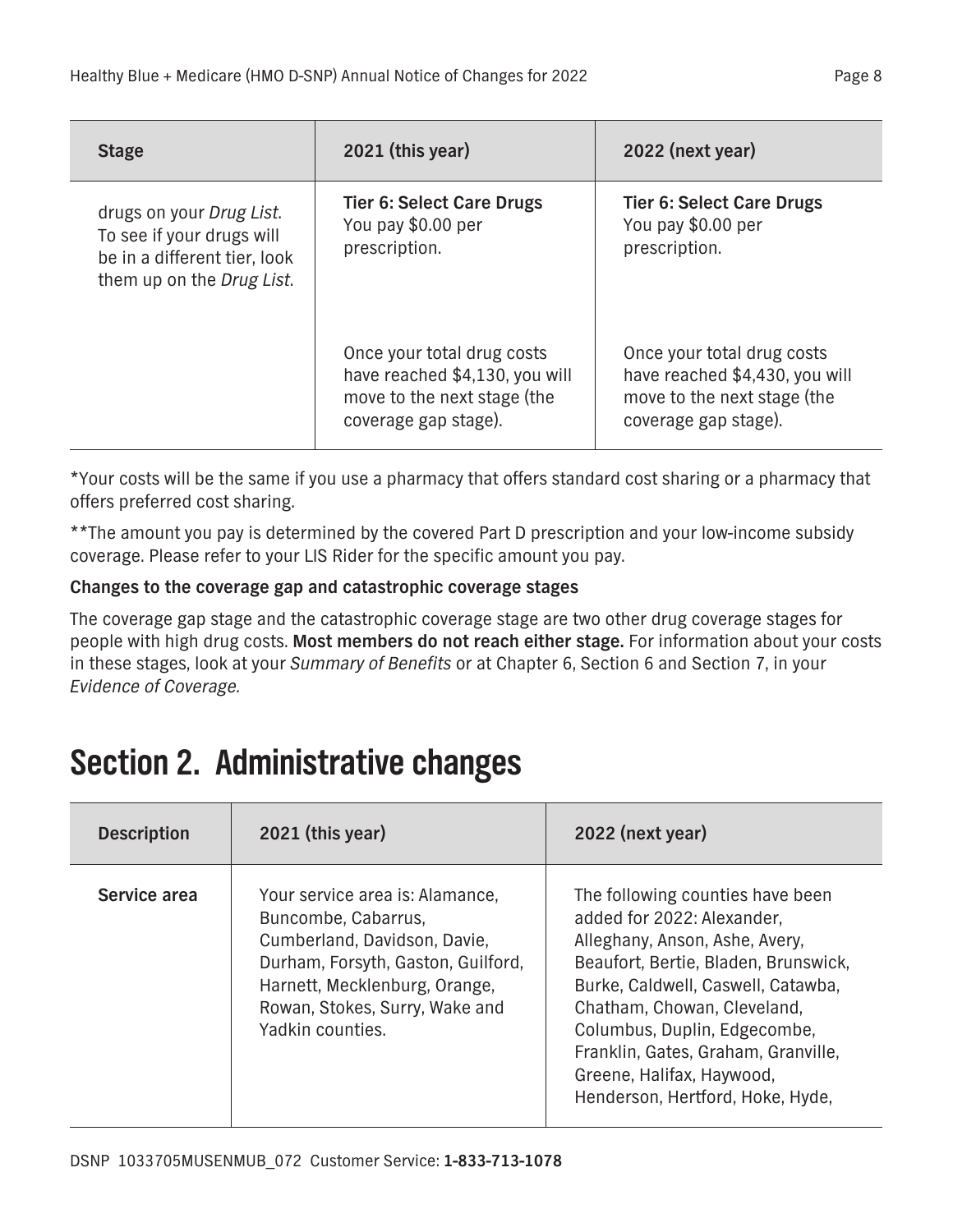<span id="page-19-1"></span>

| <b>Description</b>                 | 2021 (this year)                             | 2022 (next year)                                                                                                                                                                                                                                                                                                                                                                                                         |
|------------------------------------|----------------------------------------------|--------------------------------------------------------------------------------------------------------------------------------------------------------------------------------------------------------------------------------------------------------------------------------------------------------------------------------------------------------------------------------------------------------------------------|
|                                    |                                              | Iredell, Jackson, Johnston, Jones,<br>Lee, Lenoir, Lincoln, Macon, Madison,<br>Martin, McDowell, Mitchell,<br>Montgomery, Moore, Nash, New<br>Hanover, Northampton, Pamlico,<br>Pender, Person, Pitt, Polk, Randolph,<br>Richmond, Robeson, Rockingham,<br>Rutherford, Sampson, Scotland,<br>Stanly, Swain, Transylvania, Tyrrell,<br>Union, Vance, Warren, Washington,<br>Watauga, Wayne, Wilkes, Wilson and<br>Yancey. |
| Part D<br>enhanced gap<br>coverage | Enhanced gap coverage included<br>on Tier 1. | There is no enhanced gap coverage<br>on Tier 1.                                                                                                                                                                                                                                                                                                                                                                          |

### **Section 3. Deciding which plan to choose**

### **Section 3.1 If you want to stay in Healthy Blue + Medicare (HMO D-SNP)**

**To stay in our plan, you don't need to do anything. If you do not sign up for a different plan or change to Original Medicare by December 7, you will automatically be enrolled in our plan for 2022.**

### <span id="page-19-0"></span>**Section 3.2 If you want to change plans**

**We hope to keep you as a member next year, but if you want to change for 2022,** 

**follow these steps:**

### **Step 1: Learn about and compare your choices.**

- **You can join a different Medicare health plan,**
- □ OR You can change to Original Medicare. If you change to Original Medicare, you will need to **decide whether to join a Medicare drug plan.**

**To learn more about Original Medicare and the different types of Medicare plans, read the** *Medicare & You* **2022 handbook, call your State Health Insurance Assistance Program (see Section 5), or call Medicare (see Section 7.2).**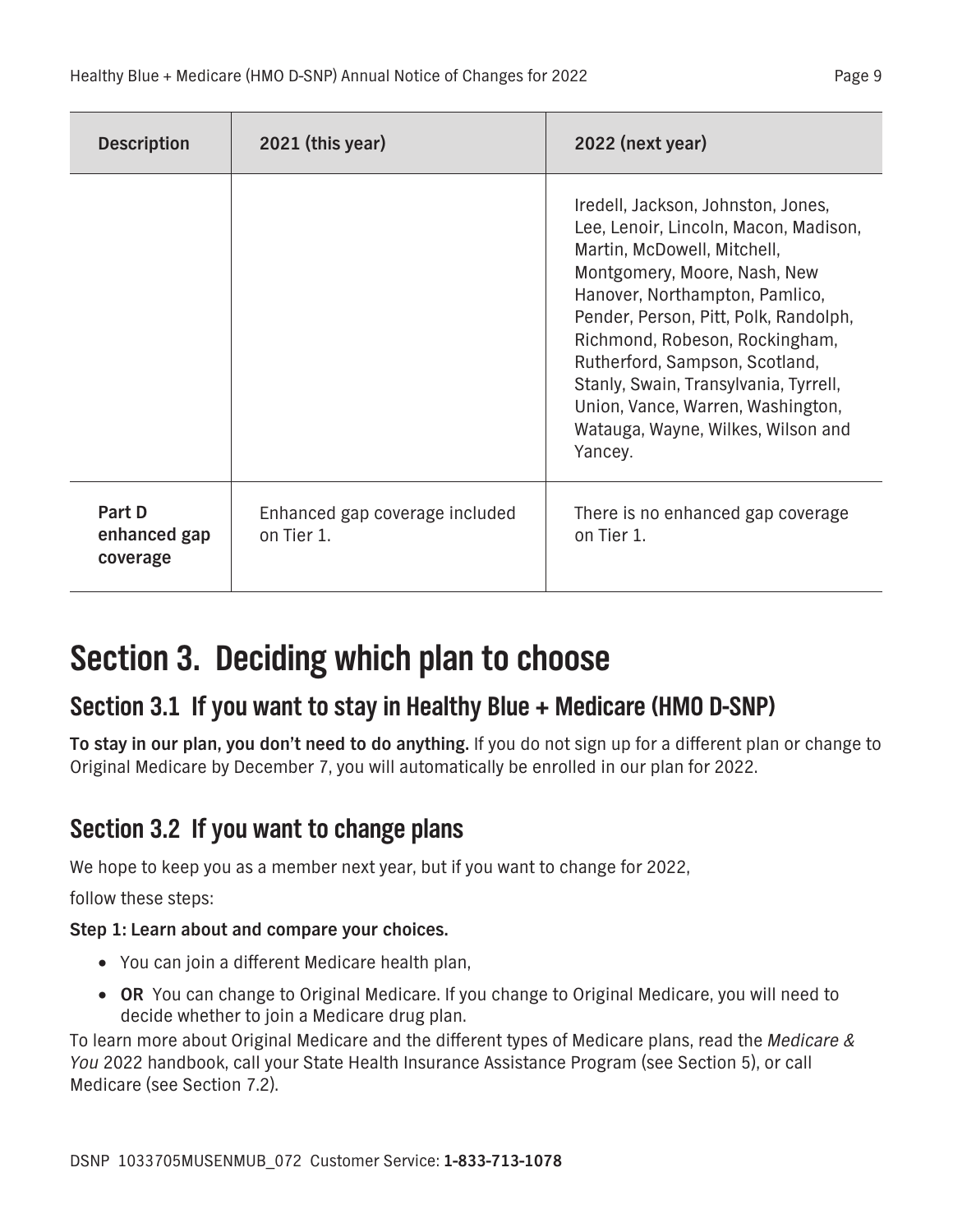<span id="page-20-0"></span>**You can also find information about plans in your area by using the Medicare Plan Finder on the Medicare website. Go to (www.medicare.gov/plan-compare). Here, you can find information about costs, coverage and quality ratings for Medicare plans.**

#### **Step 2: Change your coverage.**

- □ **To change to a different Medicare health plan, enroll in the new plan.** You will automatically be **disenrolled from Healthy Blue + Medicare (HMO D-SNP).**
- **To change to Original Medicare with a prescription drug plan, enroll in the new drug plan. You will automatically be disenrolled from Healthy Blue + Medicare (HMO D-SNP).**
- **To change to Original Medicare without a prescription drug plan, you must either:**
	- **o Send us a written request to disenroll. Contact Customer Service if you need more information on how to do this (phone numbers are in Section 7.1 of this booklet).**
	- **o OR Contact Medicare, at 1-800-MEDICARE (1-800-633-4227), 24 hours a day, seven days a week, and ask to be disenrolled. TTY users should call 1-877-486-2048.**

**If you switch to Original Medicare and do not enroll in a separate Medicare prescription drug plan, Medicare may enroll you in a drug plan, unless you have opted out of automatic enrollment.**

## **Section 4. Changing plans**

**If you want to change to a different plan or Original Medicare for next year, you can do it from October 15 until December 7. The change will take effect on January 1, 2022.**

#### **Are there other times of the year to make a change?**

**In certain situations, changes are also allowed at other times of the year. For example, people with Medicaid, those who get "Extra Help" paying for their drugs, those who have or are leaving employer coverage, and those who move out of the service area may be allowed to make a change at other times of the year.**

**If you enrolled in a Medicare Advantage plan for January 1, 2022, and don't like your plan choice, you can switch to another Medicare health plan (either with or without Medicare prescription drug coverage) or switch to Original Medicare (either with or without Medicare prescription drug coverage) between January 1 and March 31, 2022. For more information, see Chapter 10 , Section 2.2 of the**  *Evidence of Coverage.*

## **Section 5. Programs that offer free counseling about Medicare and Medicaid**

**The State Health Insurance Assistance Program (SHIP) is a government program with trained counselors in every state.**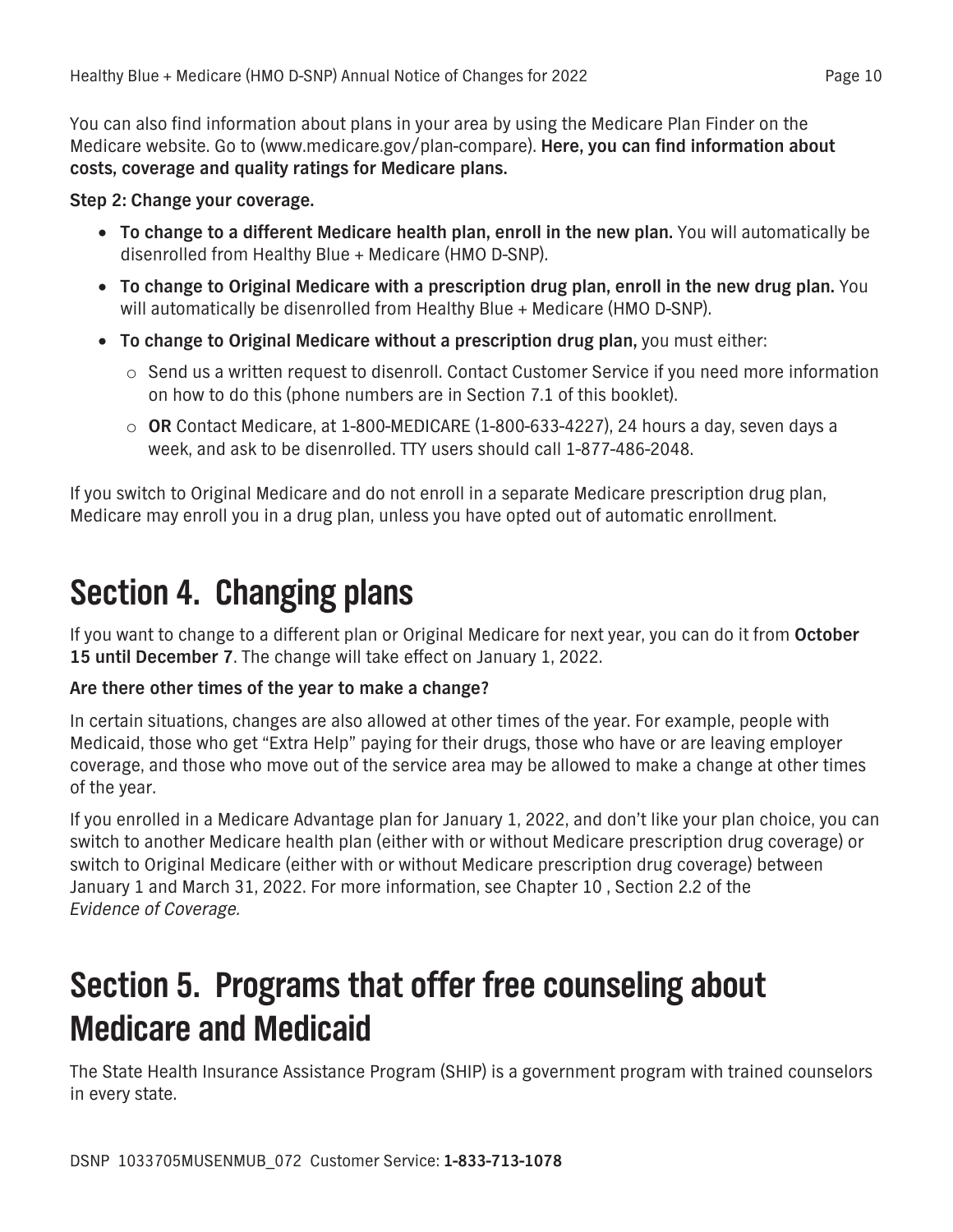<span id="page-21-0"></span>**SHIPs are independent (not connected with any insurance company or health plan). SHIPs are state programs that get money from the federal government to give free local health insurance counseling to people with Medicare. SHIP counselors can help you with your Medicare questions or problems. They can help you understand your Medicare plan choices and answer questions about switching plans.**

**You can call the SHIP in your state at the phone number listed below:**

#### **In North Carolina:**

**Seniors' Health Insurance Information Program (SHIIP)**

**1-855-408-1212**

**711 (TTY)**

**You can learn more about Seniors' Health Insurance Information Program (SHIIP) by visiting their website, [\(http://www.ncdoi.com/SHIIP/\)](http://www.ncdoi.com/SHIIP/).**

**For questions about your North Carolina Medicaid benefits, contact:**

```
North Carolina Medicaid
```
**1-888-245-0179**

**711 (TTY)**

```
8:00 a.m. - 5:00 p.m. Monday through Friday
```
**Ask how joining another plan or returning to Original Medicare affects how you get your North Carolina Medicaid coverage.**

## **Section 6. Programs that help pay for prescription drugs**

**You qualify for help paying for prescription drugs. Below we list different kinds of help:**

- **"Extra Help" from Medicare. Because you have Medicaid, you are already enrolled in "Extra Help," also called the low-income subsidy. "Extra Help" pays some of your prescription drug premiums, annual deductibles and coinsurance. Because you qualify, you do not have a coverage gap or late-enrollment penalty. If you have questions about "Extra Help," call:**
	- **o 1-800-MEDICARE (1-800-633-4227). TTY users should call 1-877-486-2048, 24 hours a day, seven days a week.**
	- **o The Social Security Office at 1-800-772-1213, between 7 a.m. and 7 p.m., Monday through Friday. TTY users should call, 1-800-325-0778 (applications); or**
	- **o Your State Medicaid Office (applications).**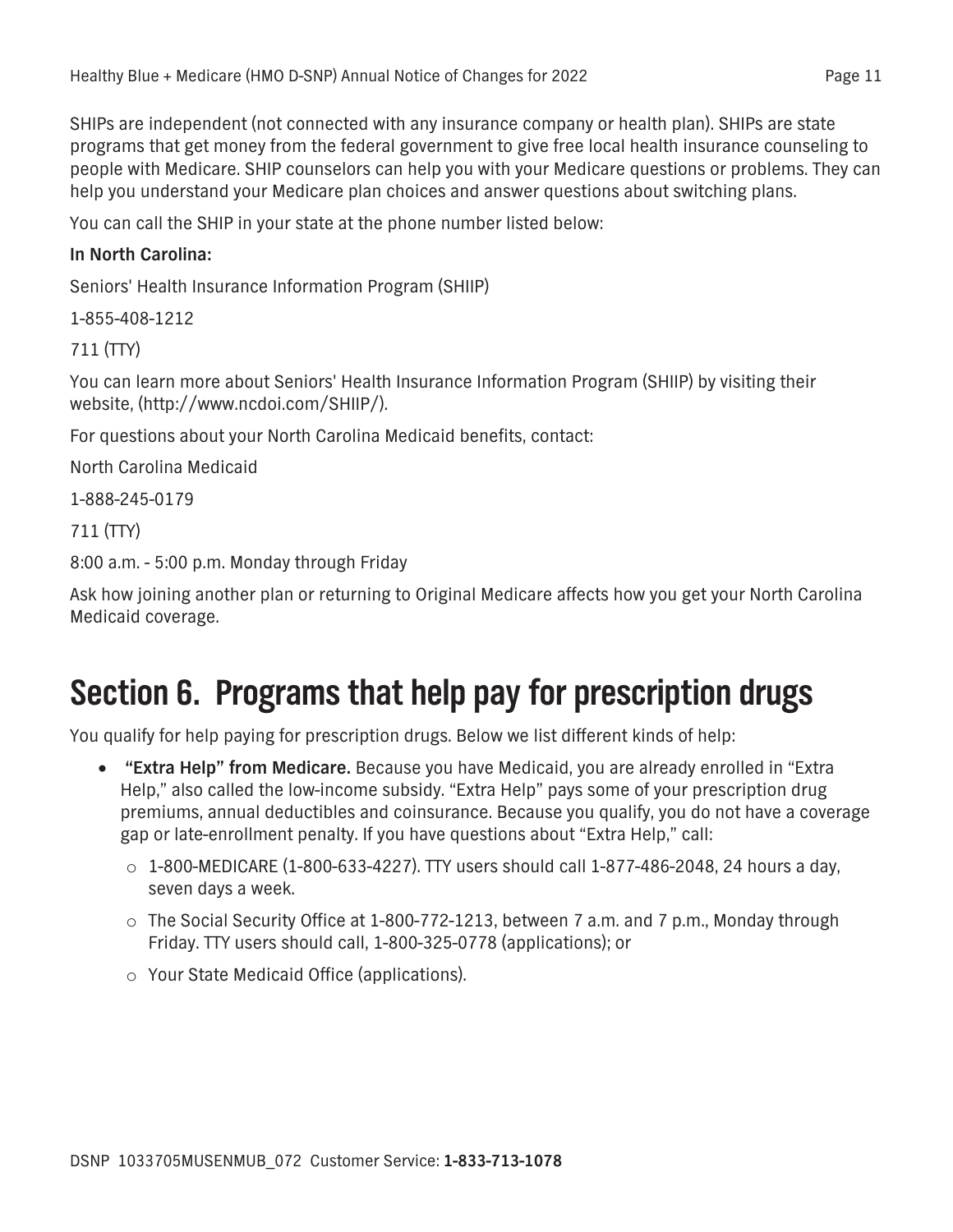- <span id="page-22-0"></span>□ **Help from your state's pharmaceutical assistance program (SPAP).** Most states have a program **that helps people pay for prescription drugs based on their financial need, age or medical condition. To learn more about the program, check with your State Health Insurance Assistance Program (the name and phone numbers for this organization are in Section 5 of this booklet).**
	- **o In North Carolina:**

**North Carolina State Pharmacy Assistance Programs (SPAP)**

- **Prescription cost-sharing assistance for persons with HIV/AIDS. The AIDS Drug Assistance Program (ADAP) helps ensure that ADAP-eligible individuals living with HIV/AIDS have access to life-saving HIV medications. Individuals must meet certain criteria, including proof of state residence and HIV status, low income as defined by the state, and uninsured/under-insured status. Medicare Part D prescription drugs that are also covered by ADAP qualify for prescription cost-sharing assistance through the ADAP in your state. For information on eligibility criteria, covered drugs or how to enroll in the program, please call the ADAP in your state.**
	- **o In North Carolina:**

**HIV Medication Assistance Program (HMAP)**

**1-919-733-3419**

**TTY users should call 711**

## **Section 7. Questions?**

### **Section 7.1 Getting help from Healthy Blue + Medicare (HMO D-SNP)**

**Questions? We're here to help. Please call Customer Service at 1-833-713-1078. (TTY only, call 711.) We are available for phone calls from 8:00 a.m. to 8:00 p.m., seven days a week (except Thanksgiving and Christmas) from October 1 through March 31, and Monday to Friday (except holidays) from April 1 through September 30. Calls to these numbers are free.**

### **Read your** *2022 Evidence of Coverage* **(it has details about next year's benefits and costs)**

**This** *Annual Notice of Changes* **gives you a summary of changes in your benefits and costs for 2022. For details, look in the** *2022 Evidence of Coverage* **for Healthy Blue + Medicare (HMO D-SNP). The** *Evidence of Coverage* **is the legal, detailed description of your plan benefits. It explains your rights and the rules you need to follow to get covered services and prescription drugs. A copy of the** *Evidence of Coverage* **is located on our website at https://www.bcbsdirect.com/nc/login. You may also call Customer Service to ask us to mail you an** *Evidence of Coverage.*

### **Visit our website**

**You can also visit our website at https://www.bcbsdirect.com/nc/login. As a reminder, our website has the most up-to-date information about our provider network (***Provider/Pharmacy Directory***) and our list of covered drugs (***Formulary/Drug List***).**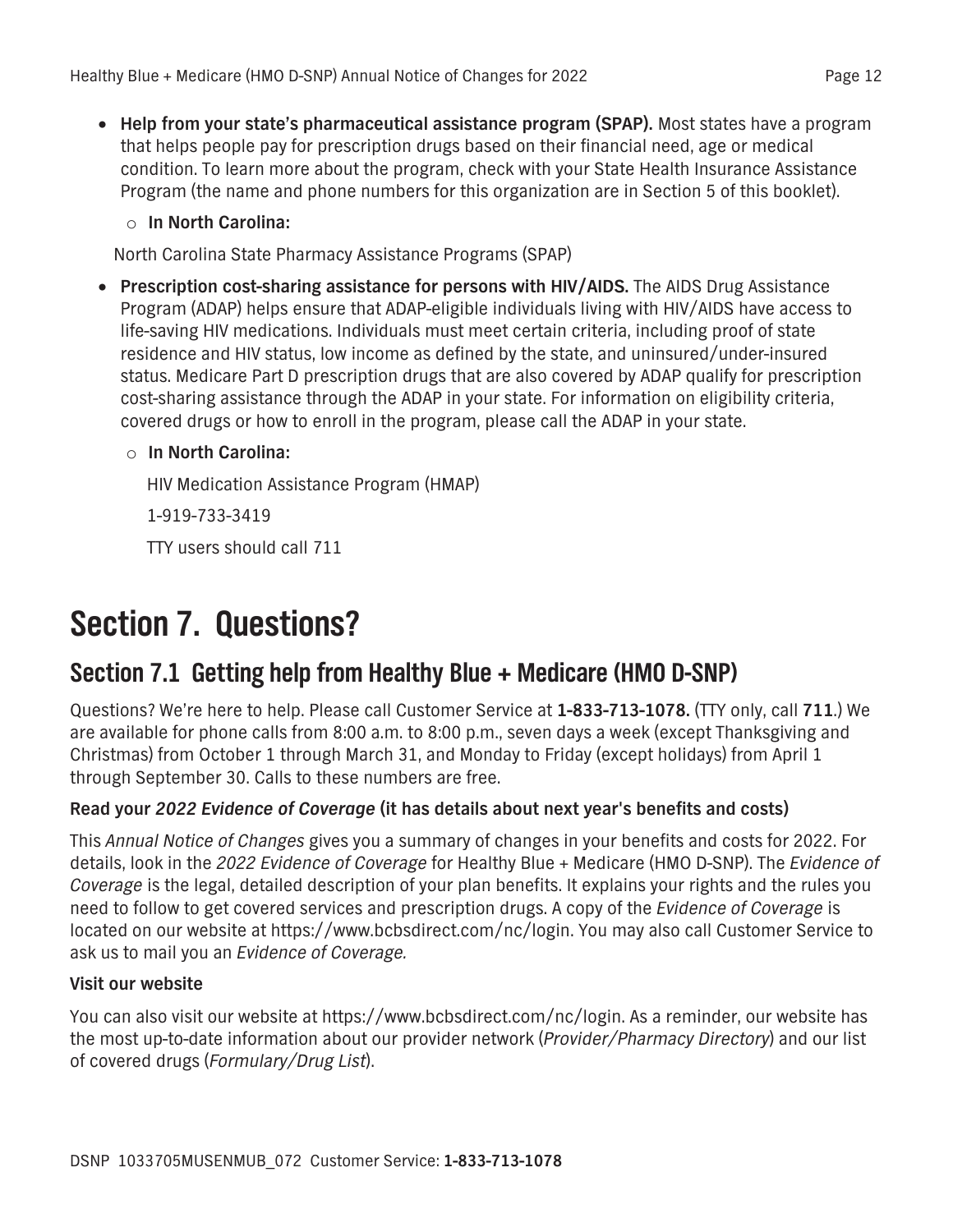### <span id="page-23-0"></span>**Section 7.2 Getting help from Medicare**

**To get information directly from Medicare:**

### **Call 1-800-MEDICARE (1-800-633-4227).**

**You can call 1-800-MEDICARE (1-800-633-4227), 24 hours a day, seven days a week. TTY users should call 1-877-486-2048.**

### **Visit the Medicare website**

**You can visit the Medicare website (www.medicare.gov). It has information about costs, coverage and quality ratings to help you compare Medicare health plans. You can find information about plans available in your area by using the Medicare Plan Finder on the Medicare website. (To view the information about plans, go to www.medicare.gov/plan-compare.)**

### **Read** *Medicare & You 2022*

**You can read the** *Medicare & You 2022* **handbook. Every year in the fall, this booklet is mailed to people with Medicare. It has a summary of Medicare benefits, rights and protections, and answers to the most frequently asked questions about Medicare. If you don't have a copy of this booklet, you can get it at the Medicare website (www.medicare.gov/plan-compare) or by calling 1-800-MEDICARE (1-800-633-4227), 24 hours a day, seven days a week. TTY users should call 1-877-486-2048.**

### **Section 7.3 Getting help from Medicaid**

**To get information from Medicaid, you can call North Carolina Medicaid at 1-888-245-0179. TTY users should call 711.**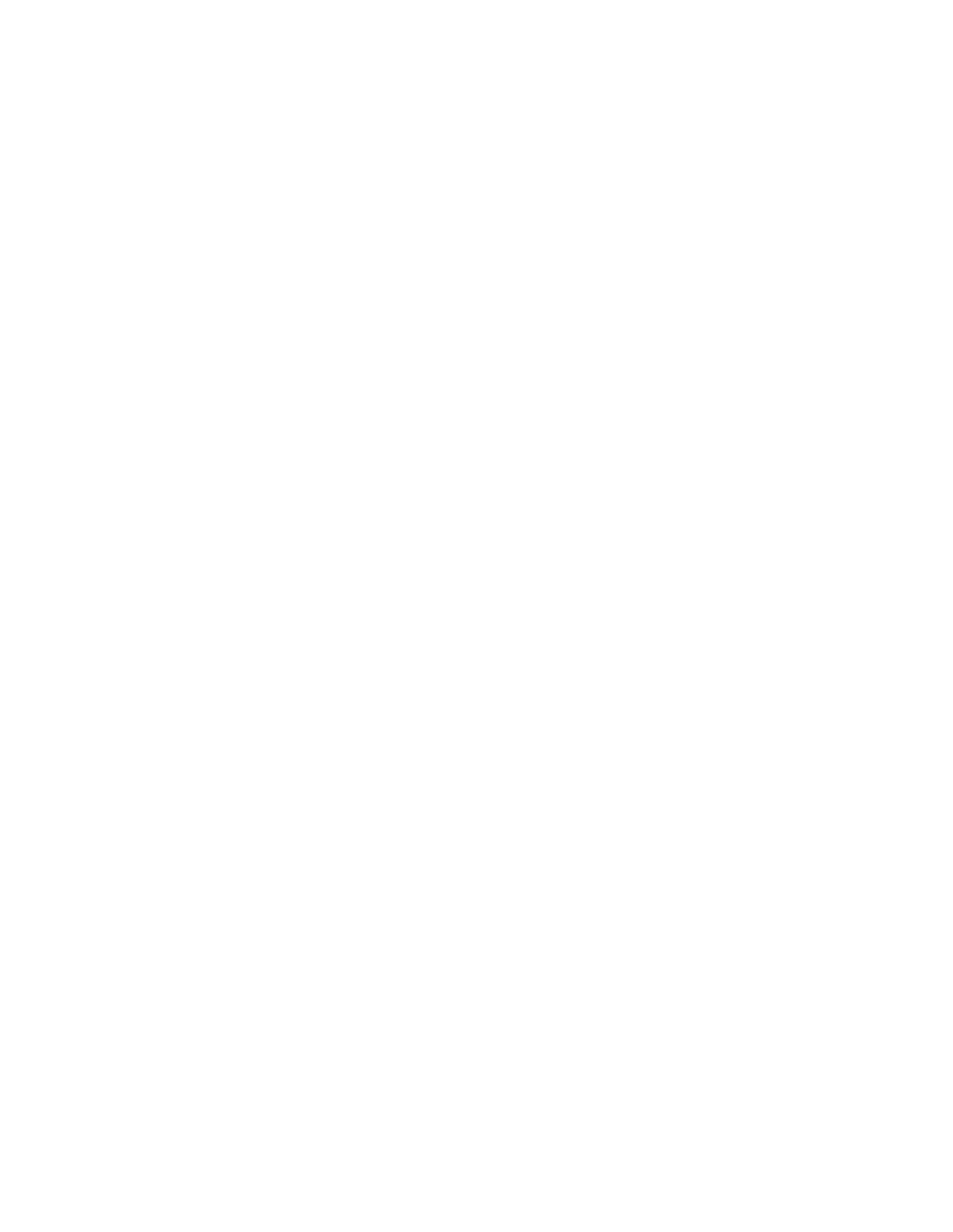## **You can access your plan documents online.**

### **Beginning on October 15, 2021, you can access your important plan documents online two different ways:**

- **1. Log into or register for your secure online account at https://www.bcbsdirect.com/nc/login. Select My Plans and scroll down.**
- **2. If you don't have a secure online account, visit https://www.Medicare.BlueCrossNC.com and type in your ZIP Code. Find your plan and select plan documents.**

### **Plan documents available on October 15, 2021:**



- *Evidence of Coverage***: For complete details about your coverage and costs.**
	- **Within your secure online account at https://www.bcbsdirect.com/nc/login. Select My Plans - medical and scroll to plan documents.**



*Formulary***: For a list of prescriptions that are covered under your plan.**

**• Within your secure online account at https://www.bcbsdirect.com/nc/login. Select My Plans – pharmacy, then choose Price a medication.**



*Provider/Pharmacy Directory:* **To find an in-network doctor or pharmacy.** 

**• Within your secure online account at https://www.bcbsdirect.com/nc/login. Select Care – Find Care and type the name in the search.**

**If you need help or want these documents mailed to you, please call us at 1-833-713-1078 (TTY: 711).**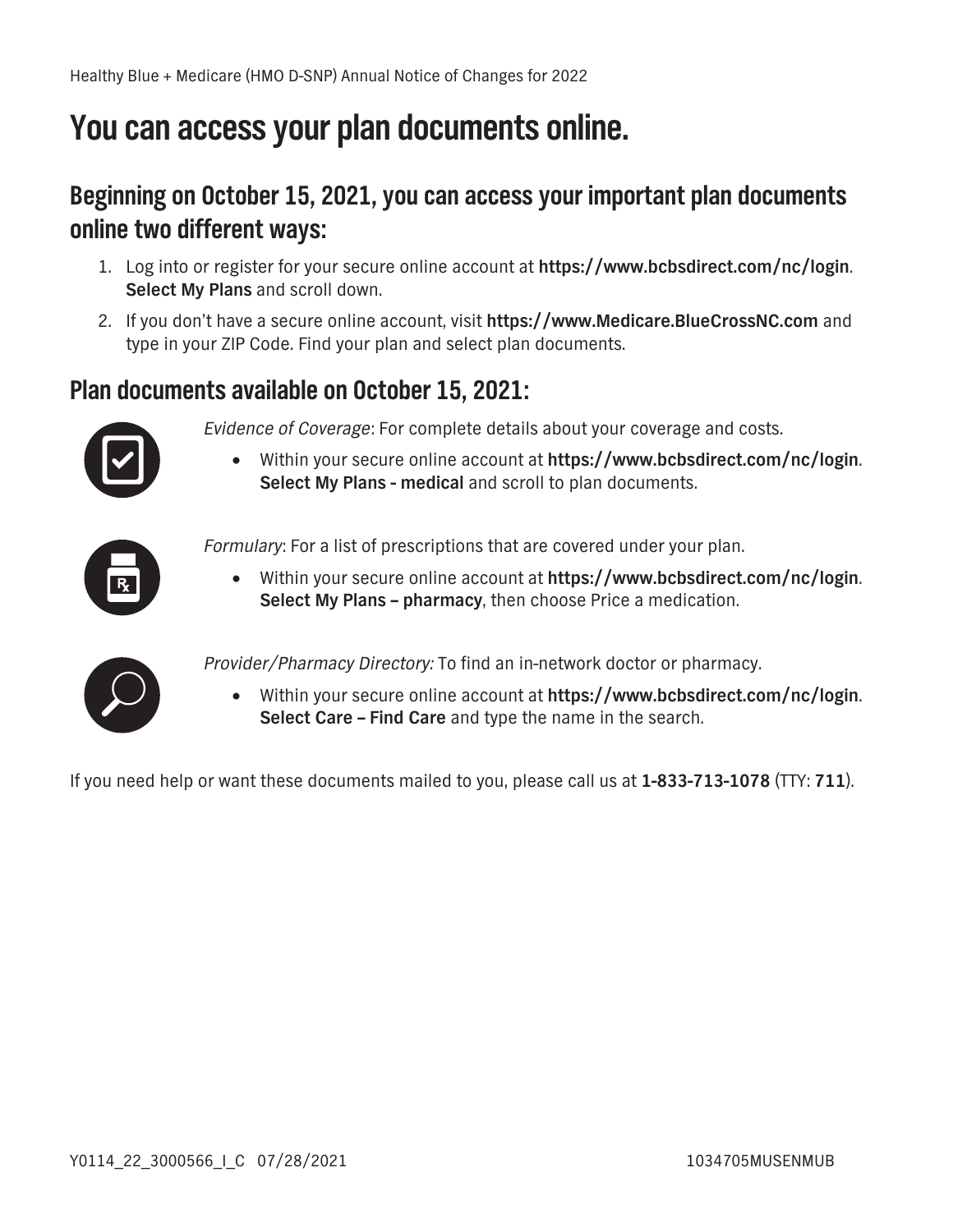#### **Opioid Disclaimer:**

**Using opioid medications to treat pain for more than seven days has serious risks like - addiction, overdose, or even death. If your pain continues, talk to your doctor about alternative treatments with less risk. Some choices to ask your doctor about are: Non opioid medications, acupuncture, or physical therapy to see if they are right for you. Find out how your plan covers these options by logging into your secure online account.**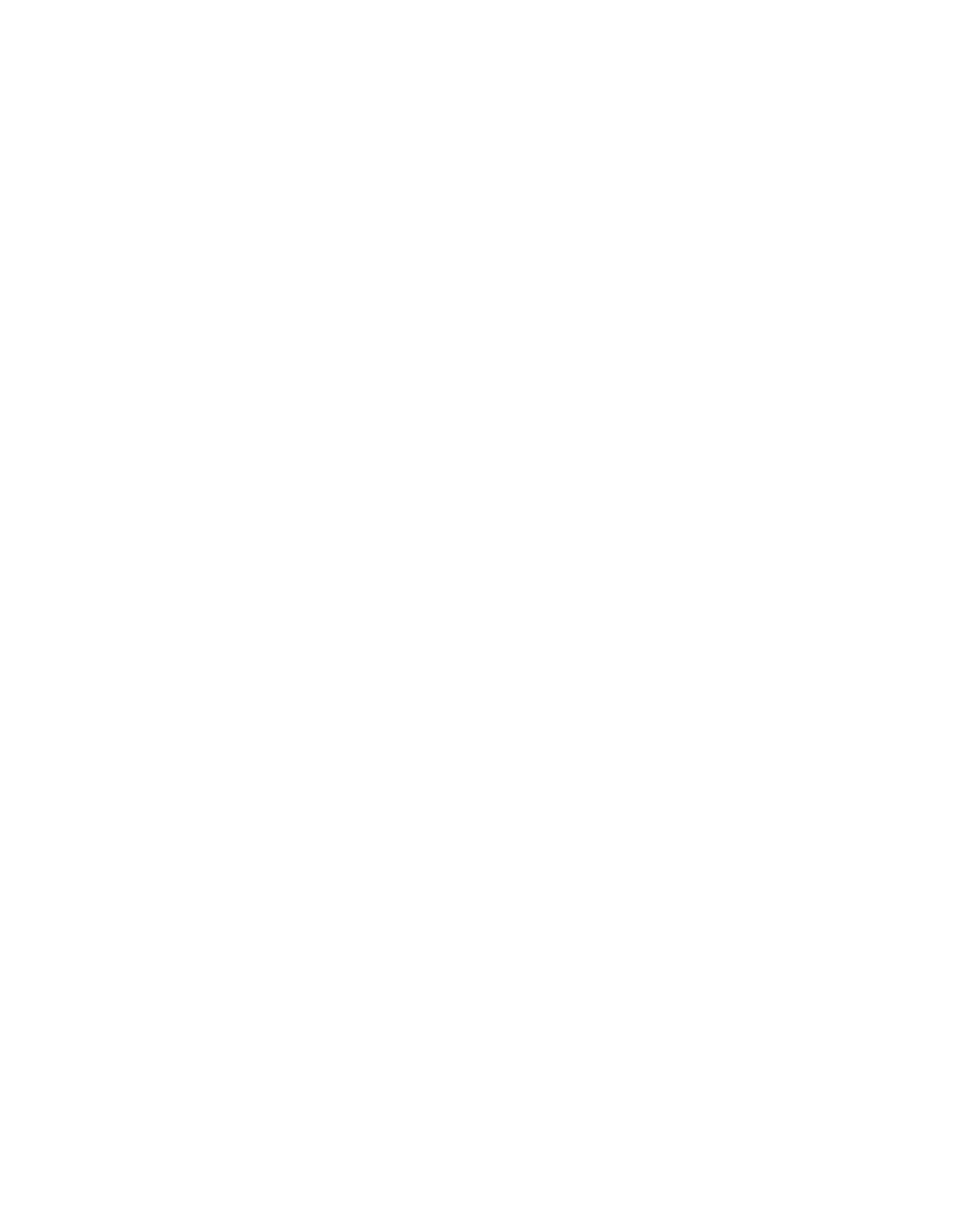## **Protecting your privacy: Where to find our Notice of Privacy Practices**

### **Your rights concerning your protected health information**

**The Health Insurance Portability and Accountability Act of 1996 (HIPAA) is a federal law governing the privacy of individually identifiable health information. We are required by HIPAA to notify you of the availability of our Notice of Privacy Practices. The notice describes our privacy practices, legal duties, and your rights concerning your Protected Health Information. We must follow the privacy practices described in the notice while it is in effect (it will remain in effect unless and until we publish and issue a new notice).** 

**We may use publicly and/or commercially available data about you to provide you with information about available health plan benefits and services. We, including our affiliates and/or vendors, may call or text you by using an automatic telephone dialing system and/or an artificial voice. But we only do this in accordance with the Telephone Consumer Protection Act (TCPA). The calls may be to let you know about treatment options or other health-related benefits and services. If you do not want to be contacted by phone, just let the caller know, and we won't reach out this way anymore, or call 1-844-203-3796 to add your phone number to our Do Not Call list.**

**You may obtain a copy of our Notice of Privacy Practices on our website at https:// www.healthybluenc.com/north-carolina/privacy-policies.html or you may contact Customer Service using the contact information on your identification card.**

### **State Notice of Privacy Practices**

**As we indicate in our HIPAA Notice of Privacy Practices, we must follow state laws that are more strict than the federal HIPAA privacy law. This notice explains your rights and our legal duties under state law.**

### **Your personal information**

**We may collect, use, and share your nonpublic personal information (PI) as described in this notice. PI is information that identifies a person and is often gathered in an insurance matter.** 

**If we use or disclose PI for underwriting purposes, we are prohibited from using or disclosing PI that is genetic information of an individual for such purposes.**

**We may collect PI about you from other persons or entities such as doctors, hospitals, or other carriers.**

**We may share PI with persons or entities outside of our company without your OK in some cases.**

**If we take part in an activity that would require us to give you a chance to opt-out of that activity, we will contact you. We will tell you how you can let us know that you do not want us to use or share your PI for a given activity.** 

**You have the right to access and correct your PI.**

**Because PI is defined as any information that can be used to make judgments about your health, finances, character, habits, hobbies, reputation, career, and credit, we take reasonable safety measures to protect the PI we have about you.**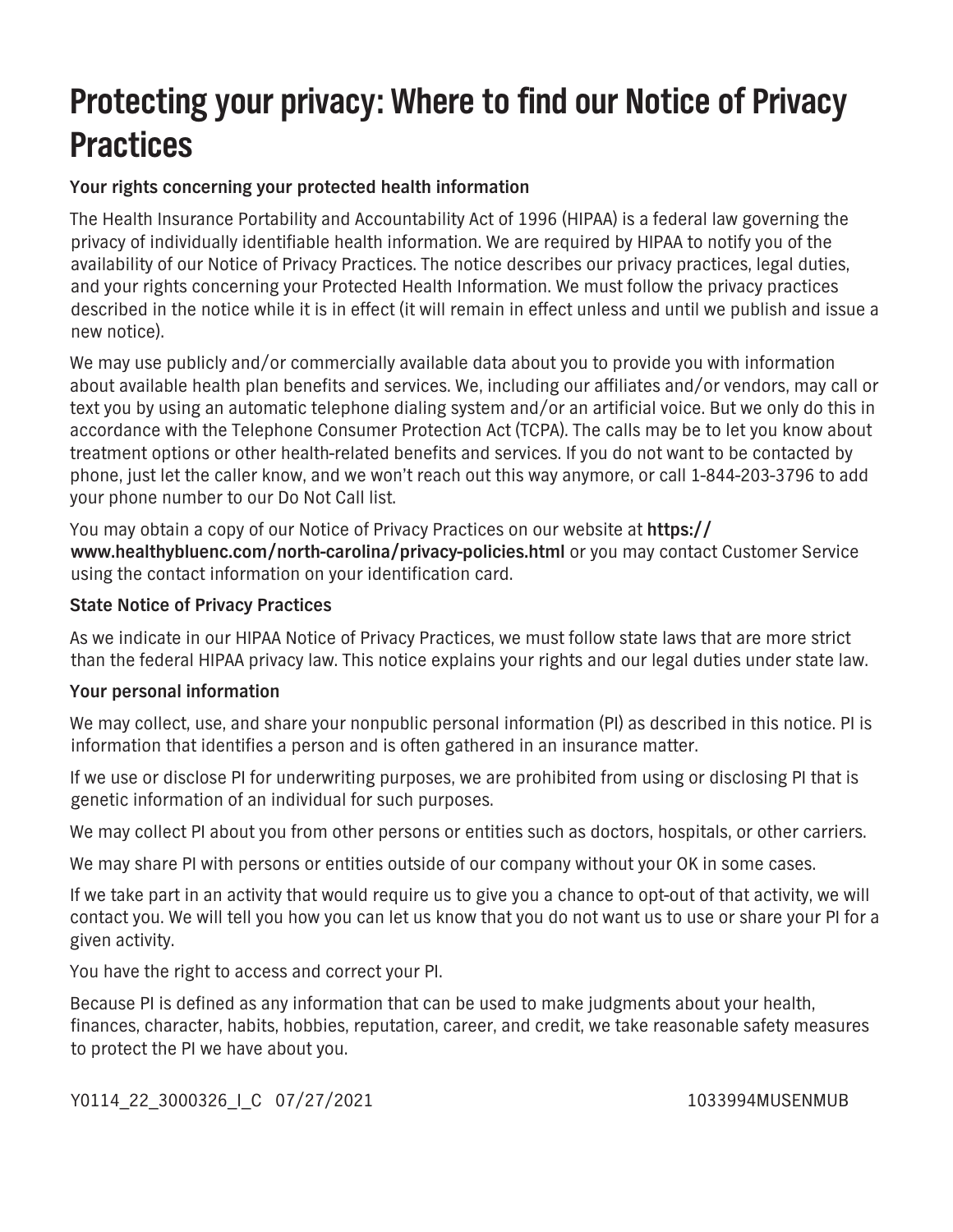**A more detailed state notice is available upon request. Please call the phone number printed on your ID card.**

**Y0114\_22\_3000326\_I\_C 07/27/2021 1033994MUSENMUB**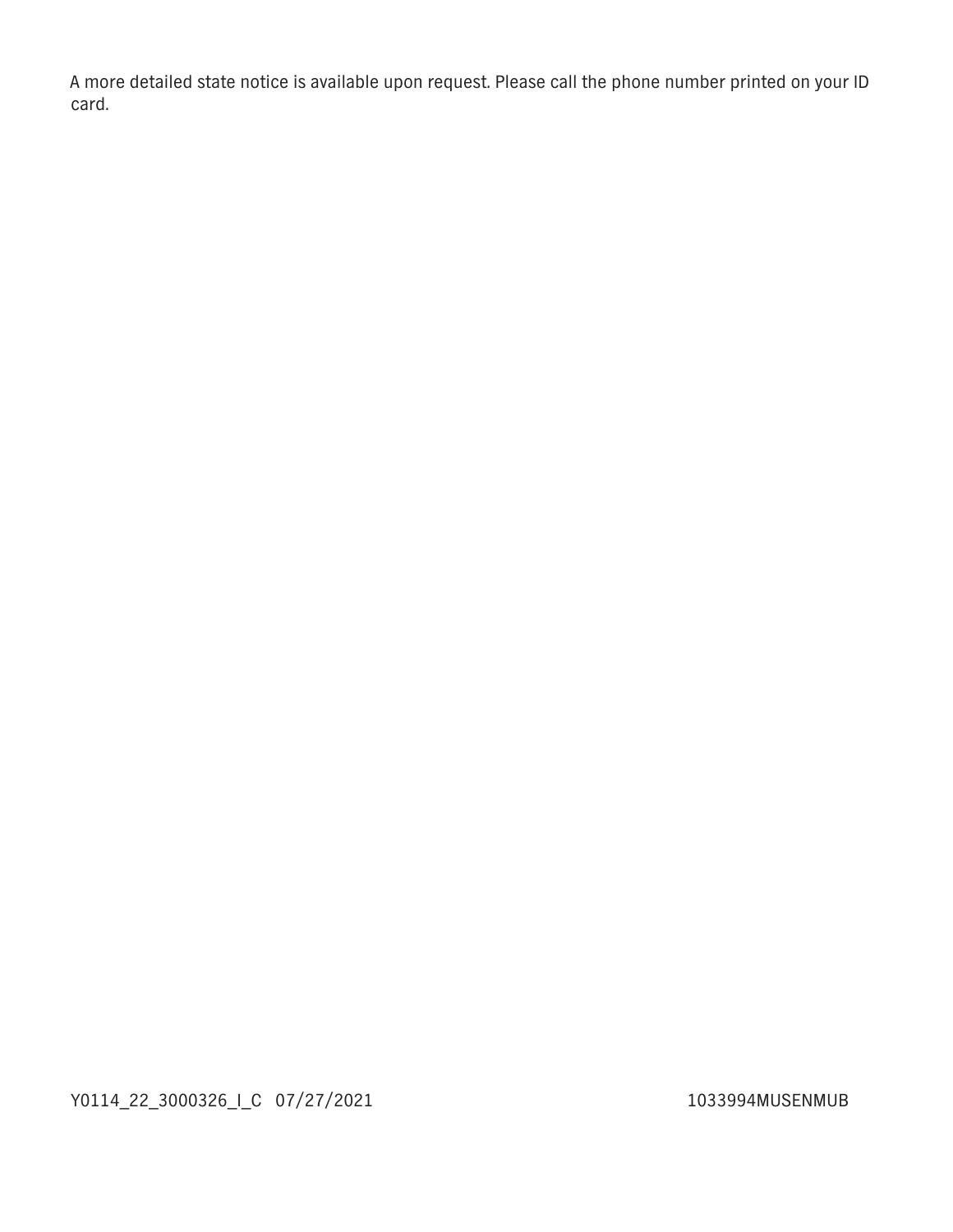**Blue Cross and Blue Shield of North Carolina Senior Health DBA Blue Cross and Blue Shield of North Carolina is an HMO D-SNP plan with a Medicare contract and a contract with the North Carolina Medicaid program. Enrollment in Blue Cross and Blue Shield of North Carolina Senior Health depends upon contract renewal. Blue Cross and Blue Shield of North Carolina is an independent licensee of the Blue Cross and Blue Shield Association. ® Marks of the Blue Cross Blue Shield Association.**